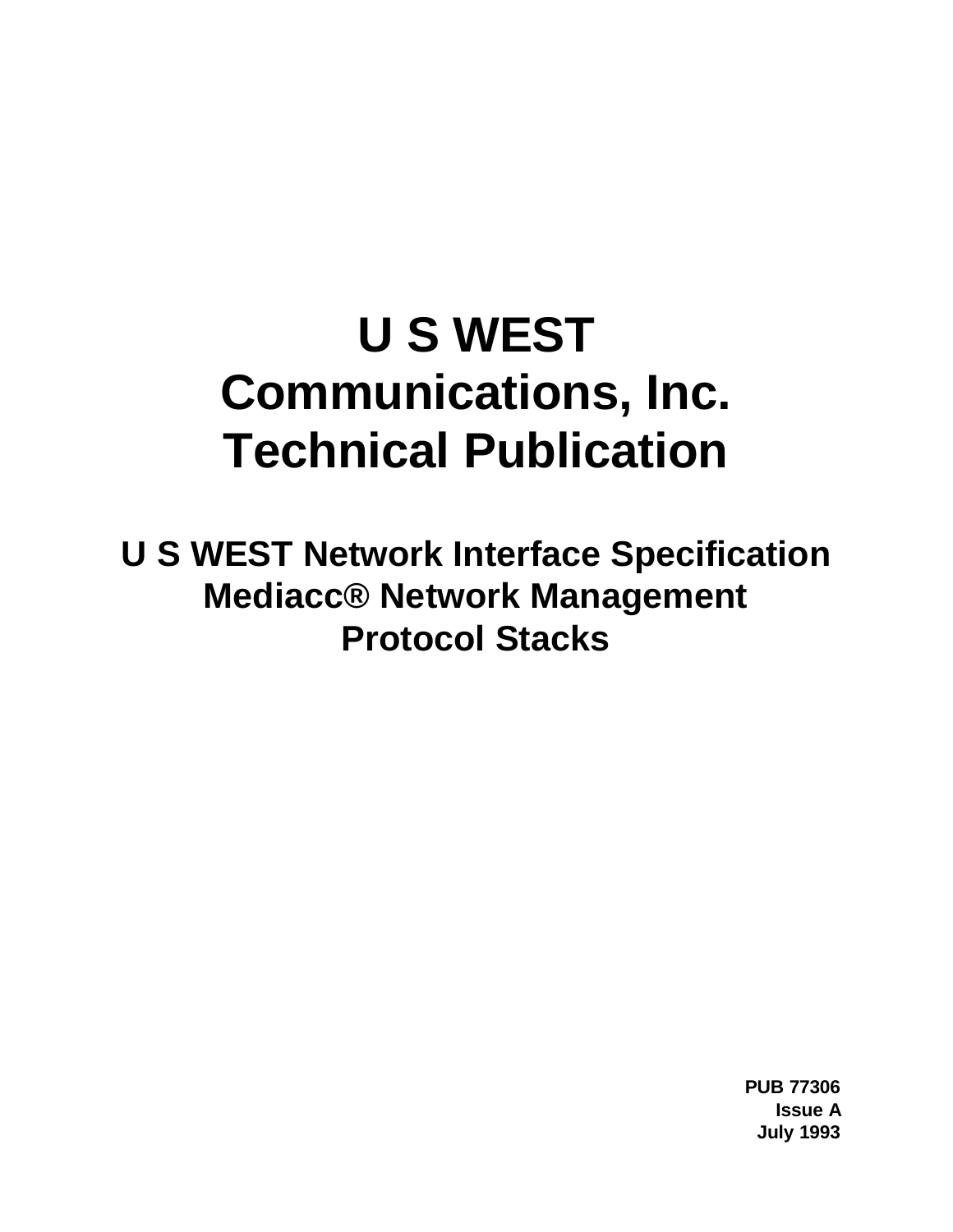# **U S WEST Communications, Inc. Technical Publication**

**U S WEST Network Interface Specification Mediacc® Network Management Protocol Stacks**

**Copyright 1993 PUB 77306 Printed in U.S.A. Issue A All Rights Reserved July 1993**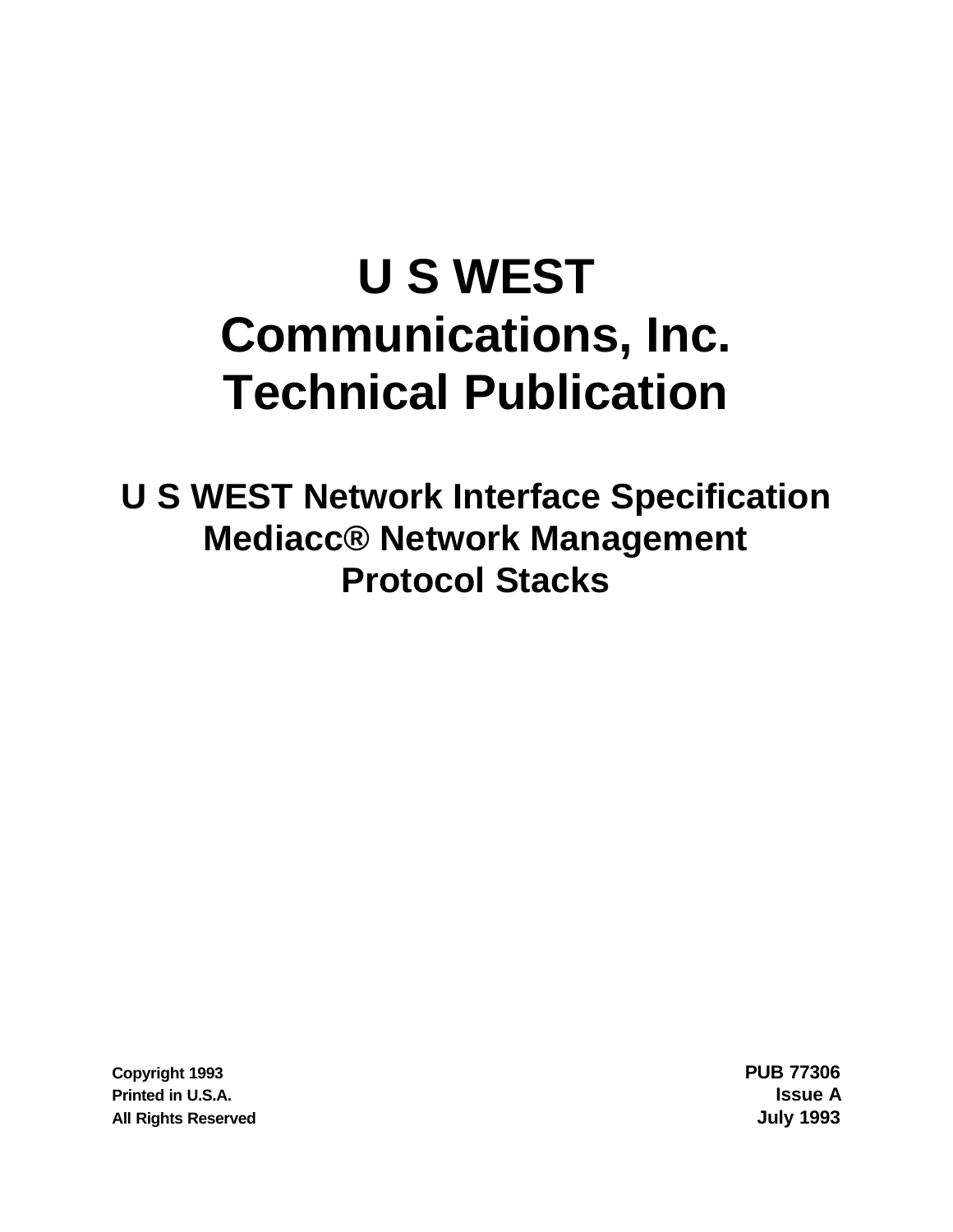#### **NOTICE**

This technical publication describes the message-based interface with the corresponding hardware and physical interface requirements to allow U S WEST Communications, Inc. customers and network management system integrators Application Process-to-Application Process (AP-to-AP) access to network-based services through U S WEST Mediated Access (MEDIACC®) system. These network-based services are Feature Group B, C, and D switched circuits.

U S WEST Communications, Inc. reserves the right to revise this document for any reason, including but not limited to, conformity with standards promulgated by various governmental or regulatory agencies; utilization of advances in the state of the technical arts; or to reflect changes in the design of equipment, techniques, or procedures described or referred to herein.

Liability to anyone arising out of use or reliance upon any information set forth herein is expressly disclaimed, and no representation or warranties, expressed or implied, are made with respect to the accuracy or utility of any information set forth herein.

This document is not to be construed as a suggestion to any manufacturer to modify or change any of its products, nor does this publication represent any commitment by U S WEST Communications, Inc. to purchase any specific products. Further, conformance to this publication does not constitute a guarantee of a given supplier's equipment and/or its associated documentation.

Future issues of Technical Publication 77306 will be announced to the industry at least 45 days prior to the issuance date. This notice, which will come through our standard customer notification channels, will allow the customer time to comment on the proposed revisions.

Ordering information for U S WEST Technical Publications can be obtained from the Reference Section of this document.

If further information is required, please contact:

U S WEST Business Resources, Inc. Manager - Information Release 1801 California, Rm. 1340 Denver, CO 80202 (303) 298-8740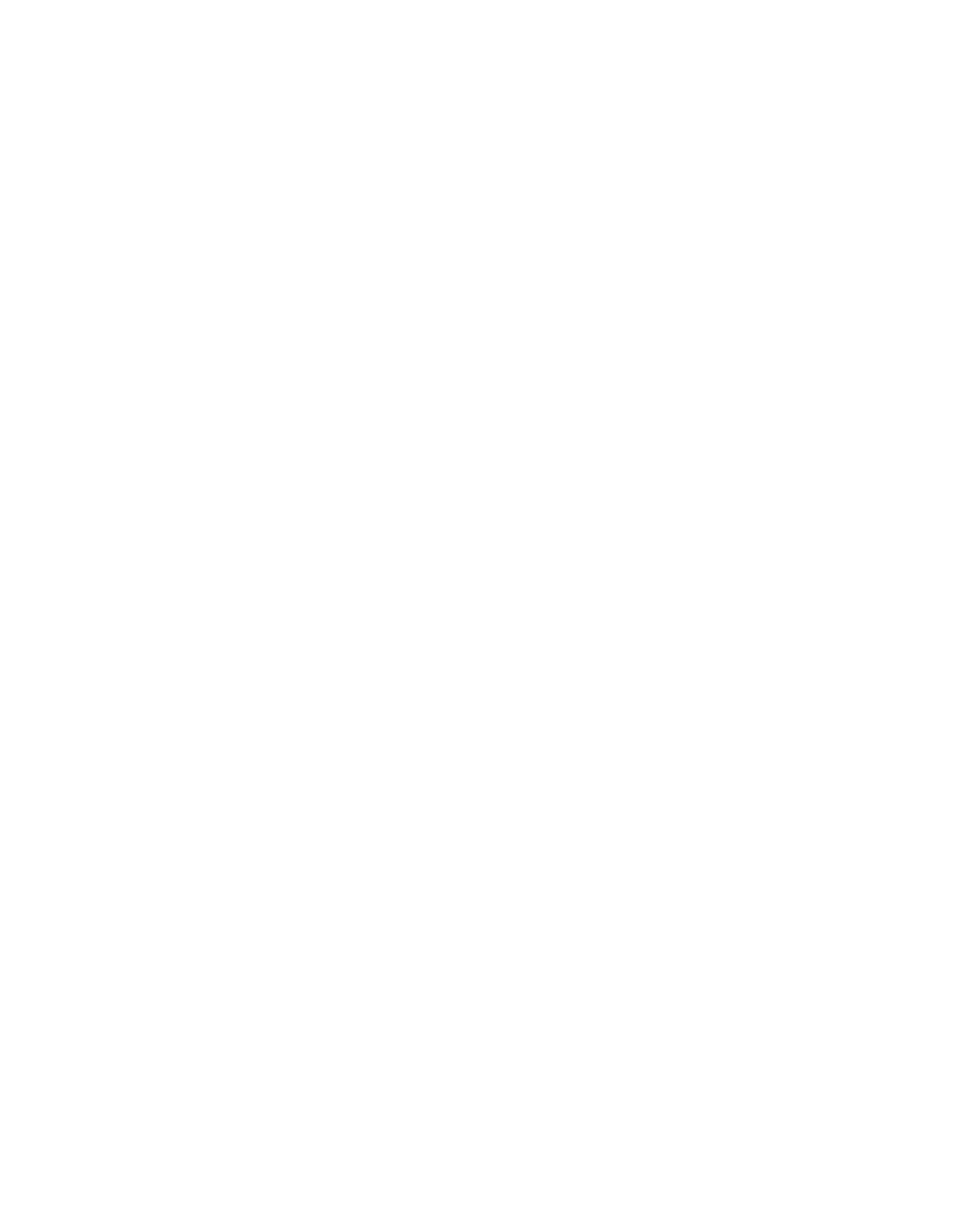l

#### PLEASE TEAR OUT AND SEND YOUR COMMENTS/SUGGESTIONS TO:

#### U S WEST BUSINESS RESOURCES, INC. Manager - Writing Services 1801 California, Room 1340 Denver, Colorado 80202 (303) 298-8740

Information from you helps us to improve our Publications. Please take a few moments to answer the following questions and return to the above address.

| Was this Publication valuable to you in determining<br>our requirements?                                                                                | YES        | NO <sub>1</sub> |
|---------------------------------------------------------------------------------------------------------------------------------------------------------|------------|-----------------|
| Was the information accurate and up-to-date?                                                                                                            | <b>YES</b> | NO <sub>1</sub> |
| Was the information easily understood?                                                                                                                  | <b>YES</b> | NO <sub>1</sub> |
| Were the contents logically sequenced?                                                                                                                  | YES        | NO.             |
| Were the printed pages legible?                                                                                                                         | <b>YES</b> | NO              |
| Do you feel the description in the Catalog of Technical<br>Information and/or Digest of Technical Information<br>adequately described this Publication? | YES.       | NO              |

If you answered NO to any of the questions and/or if you have any other comments or suggestions, please explain:

|                  | (Attach additional sheet, if necessary) |  |
|------------------|-----------------------------------------|--|
|                  |                                         |  |
|                  |                                         |  |
|                  |                                         |  |
|                  |                                         |  |
| Telephone Number |                                         |  |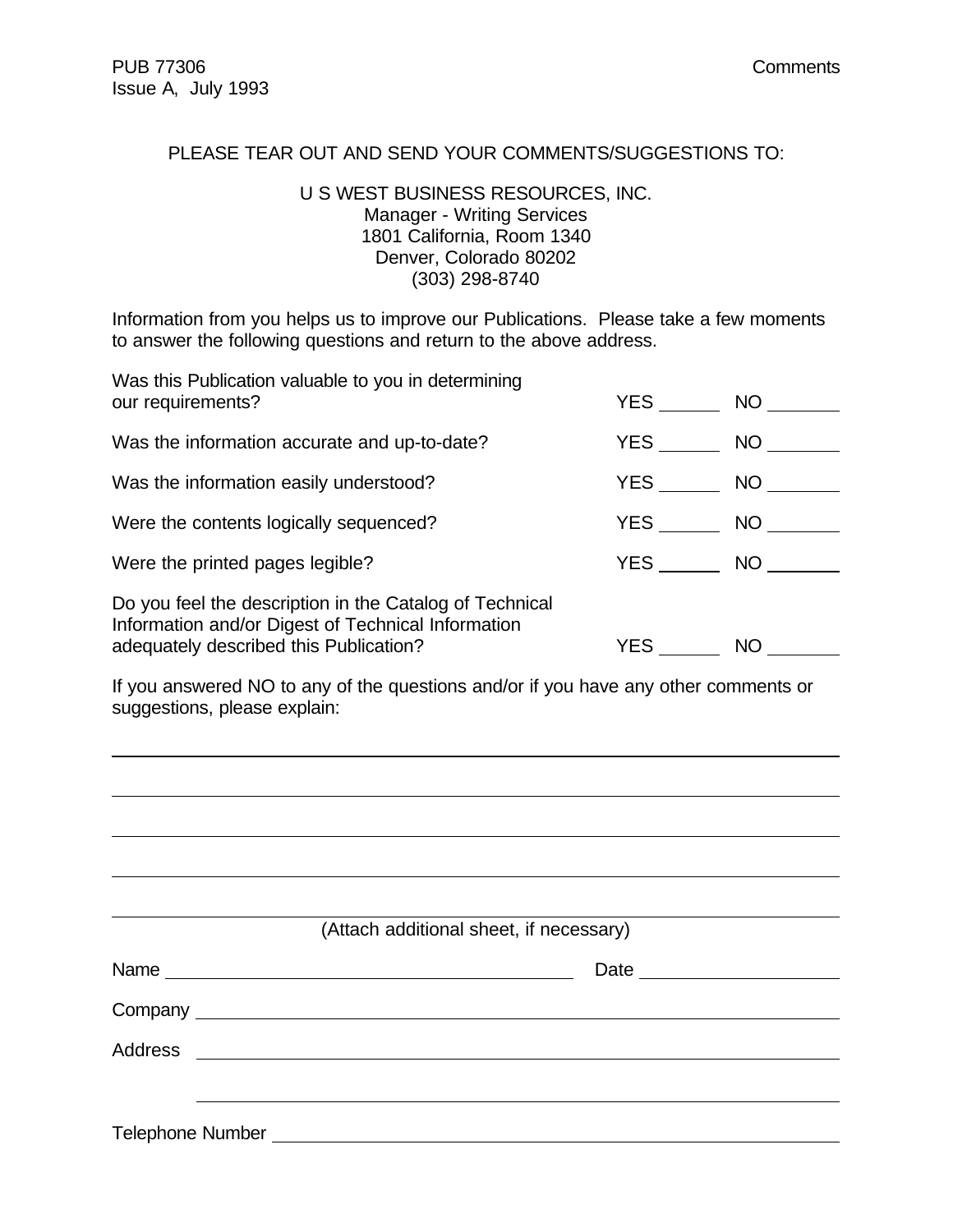# **1. Introduction**

# **1.1 MEDIated ACCess (MEDIACC®)**

Mediated Access (MEDIACC®) is the service offering of a gateway which customers use to conduct electronic dialogue with various U S WEST business services; i.e., Trouble Administration. The MEDIACC® Gateway supports a variety of software application functions which include the authentication of customers, verification of resources, translation of messages, and application-to-application communications with U S WEST business systems.

# **1.2 Purpose and Scope of Document**

This document, as a Network Interface Specification, provides information which describes basic technical requirements for network connections with the MEDIACC® Gateway. Consistent with the document's title, the Simple Network Management Protocol (SNMP) and Common Management Information Protocol (CMIP) network management protocol stacks are specified as techniques for appropriate access to MEDIACC® Gateway Services. As such, this document is distinct from other U S WEST documents which describe the higher level network services and application functionality of various MEDIACC® Gateway Agent software modules and processes.

# **1.2.1 Acquisition of Documents**

This document references many interrelated documents which describe both detailed protocol stack architecture, as well as higher level application services. These documents may be ordered as indicated in Section 6.6, Ordering Information. It is hereby noted that such explicit references are cited at the time of this publication and, hence, implicitly permit the evolution and future revision of the respective documents. Therefore, it is hereby requested that potential customers of U S WEST MEDIACC® Gateway Services contact their designated U S WEST Account Representative to ascertain the appropriate Gateway Service documentation list, prior to ordering and purchasing the extensive list of published documents which are referenced herein.

# **1.3 Document Summary**

This document has been organized to indicate the necessary connectivity requirements that U S WEST customers must meet in order to electronically bond, via the MEDIACC® Gateway, with various services of U S WEST business systems. As a precursor to physical connectivity, the document indicates that customers must subscribe to the MEDIACC® Service and submit to an enrollment process which includes the exchange of network information and robust security procedures. Upon completion of the enrollment process, customers establish connectivity by jointly creating a physical link to U S WEST and commence an electronic dialogue by means of industry standard protocols which include X.25/X.75/X.32, SNMP, and CMIP.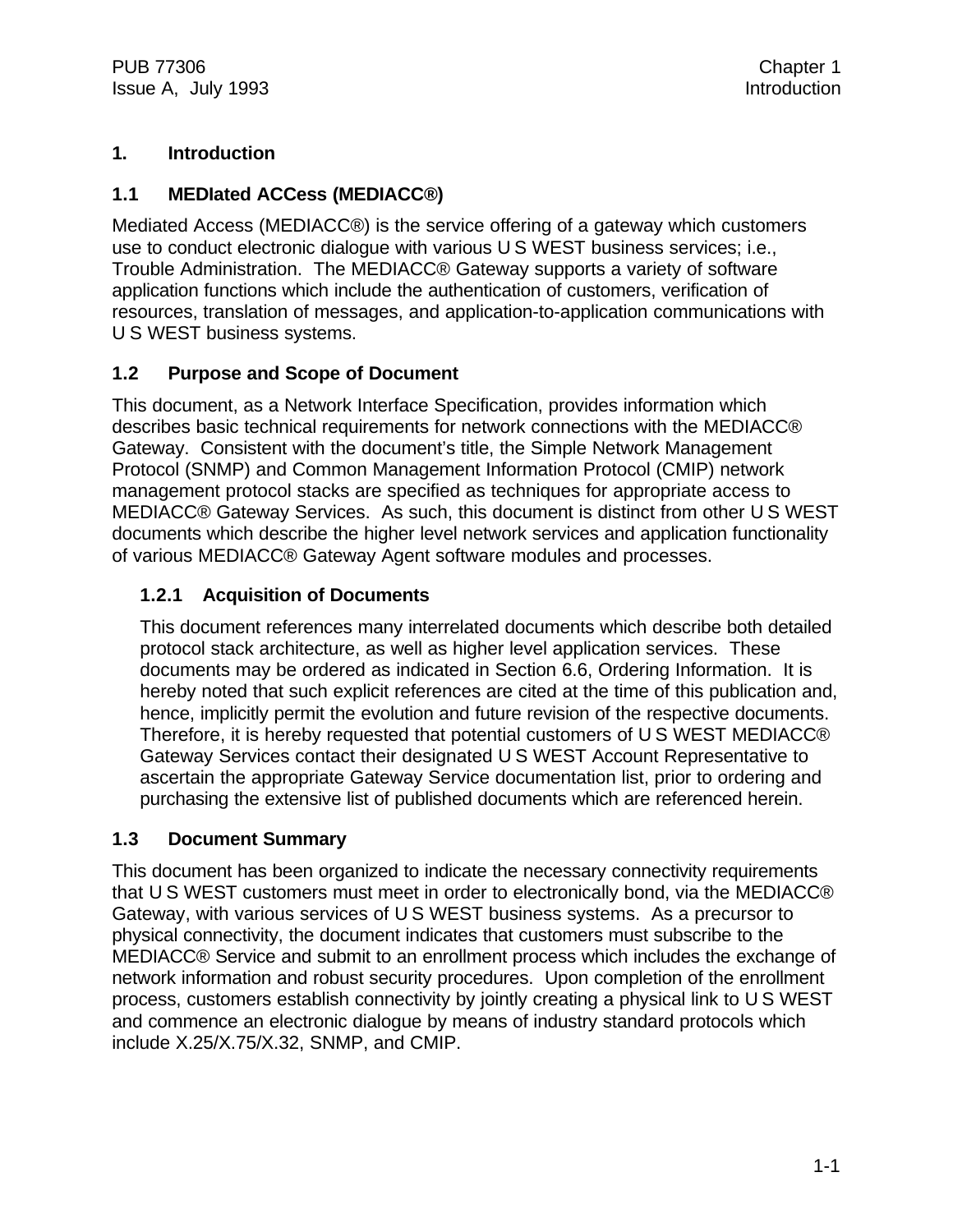#### **1.4 Relationship to Other Documents**

This particular document is one member of a collection of documents which provides a comprehensive guide to full service electronic bonding with U S WEST. The collection is organized in the following fashion:

#### **1.4.1 Customer Enrollment**

Customer requirements, account enrollment processes and security requirements are presented in:

U S WEST MEDIACC® Customer Enrollment Process Guide and Forms

This documentation is obtained by arrangement with the customer's designated U S WEST Account Representative.

#### **1.4.2 Connectivity**

Specifications for a network interface connection with the U S WEST MEDIACC® Gateway are provided in (this document):

*U S WEST Network Interface Specification For MEDIACC® Network Management Protocol Stacks,* Publication 77306, Issue A, March 1993.

#### **1.4.3 Interoperability and Testing Verification**

Specific details of the interoperability test suites, schedule, and verification requirements shall be disclosed and agreed upon as an adjunct of the official enrollment process and establishment of customer accounts.

In general, the customer will be assigned a U S WEST MEDIACC® Representative who will coordinate testing schedules and documentation. Test procedures will assure that robust interoperability and security are achieved at each layer of the protocol stack. The coordination of such procedures necessarily includes the disclosure of Object Definitions and Protocol Data Unit (PDU) exchange sequences which are described in U S WEST Management Information Base (MIB) modules and related documents.

This procedure documentation, obtained by arrangement with the customer's designated U S WEST Account Representative, is described in:

*MEDIACC® Customer Interoperability Test System User Guide,* Publication ITCAAMEDI00D0-38-01-00, February 1992, U S WEST Communications, Information Technologies, Customer Access Applications.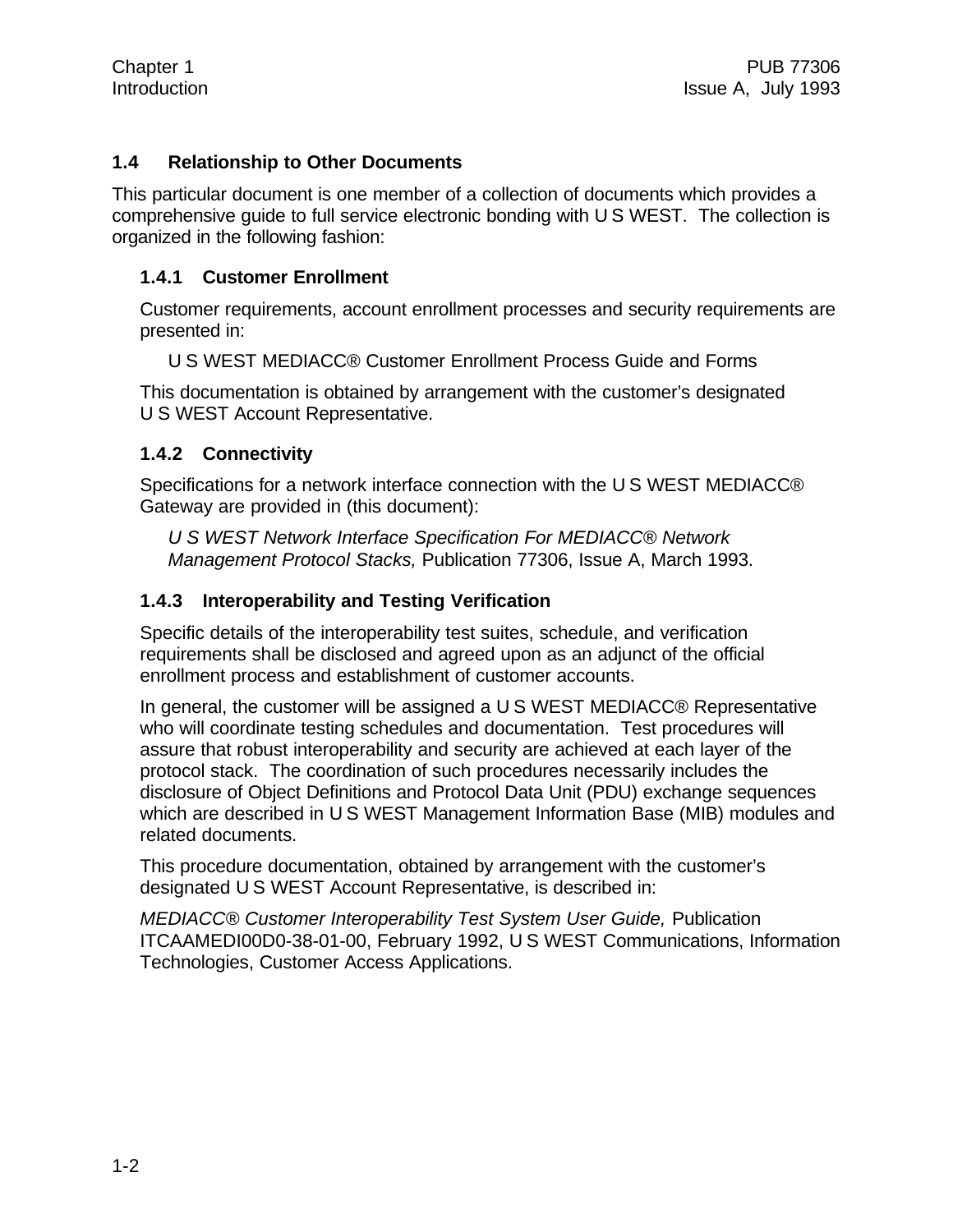#### **1.4.4 Application-To-Application Bonding**

Features of particular services which include indigenous security mechanisms, message flow, and transaction processing are contained in documents which have been tailored to the specific capabilities and needs of individual service products, for example Trouble Administration. A list of currently available documents can be acquired by contacting the customer's designated U S WEST Account Representative.

Example documents include:

*U S WEST Guide for the Development and Implementation of Trouble Administration Applications for Simple Network Management (SNMP) Protocol Stacks,* Publication IT-CAA-MEDI00D0-95B-01-00, U S WEST Communications, Information Technologies, Customer Access Applications.

*U S WEST Guide for the Development and Implementation of Trouble Administration Applications for Common Management Information Protocol (CMIP) Stacks,* Publication IT-CAA-MEDI00D0-95A-01-00, U S WEST Communications, Information Technologies, Customer Access Applications.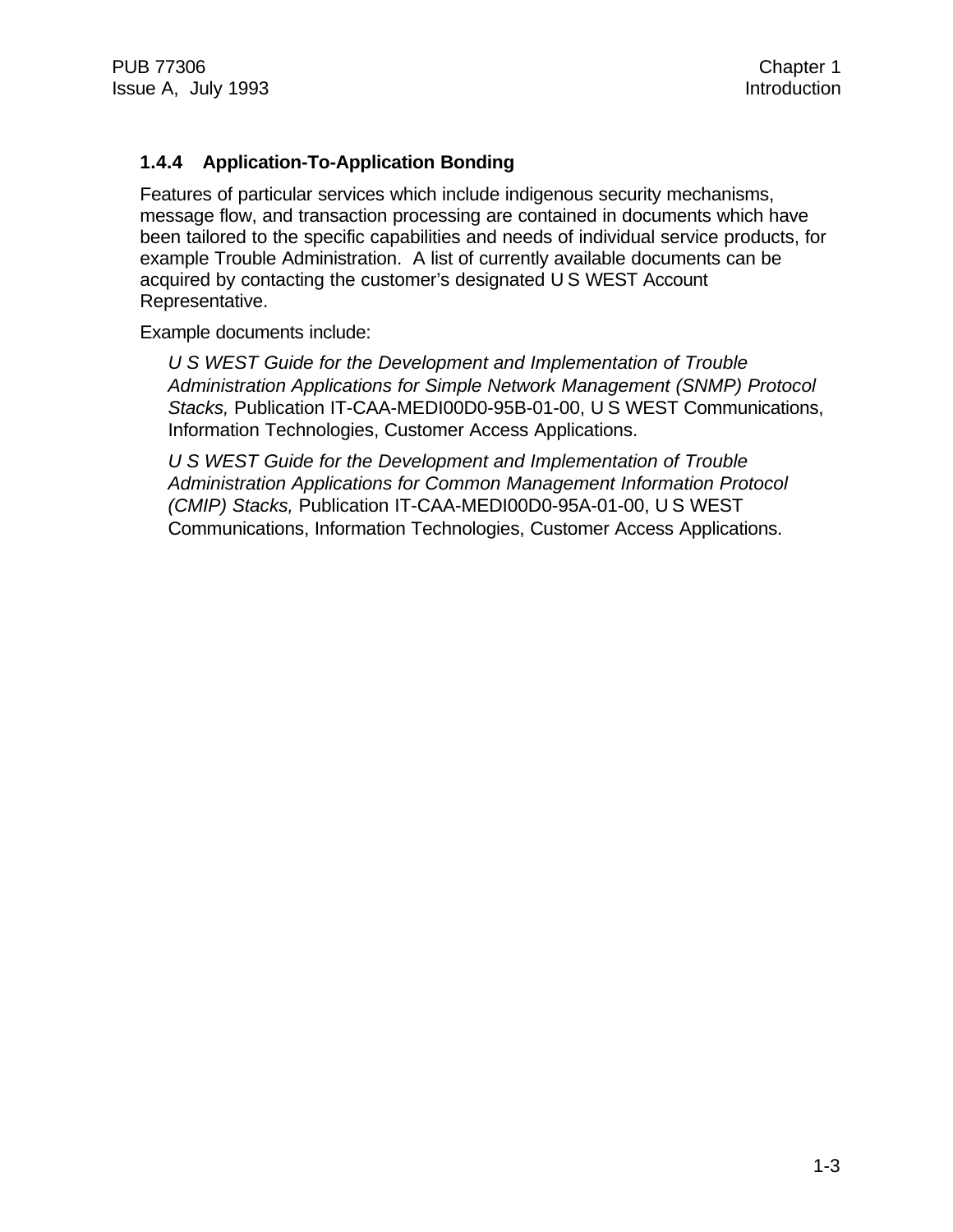# **2. Overview of U S WEST MEDIACC®**

### **2.1 MEDIACC® Vision**

The U S WEST MEDIated ACCess (MEDIACC®) Gateway has been architected as a multiprotocol gateway to a common set of mediated access services. The architecture traverses several important aspects of Open Systems technology while focusing upon the provision of superior customer service. MEDIACC® provides a seminal, enterprisewide, network access architecture which has the promise of casting sprawling Operations Support Systems (OSSs) into a framework of efficient and transparent Open Systems networks. At the heart of the enterprise-wide network architecture lie salient features of the International Organization for Standards (ISO), the International Electrotechnical Commission (IEC), Operations, Administration, Maintenance, and Provisioning (OAM&P), NM Forum and InterNet Standards Organizations recommendations. These recommended standards form an operational basis upon which the MEDIACC® Gateway facilitates a mediated Open Systems representation of proprietary OSSs.

# **2.2 Customer Access to the U S WEST MEDIACC® Service**

Customers subscribe to the MEDIACC® Service by:

- Successfully completing the Enrollment Process.
- Successfully establishing a connection to the U S WEST MEDIACC® Gateway Environment.
- Successfully completing the Interoperability and Test Verification Process.

Customers are designated as either a Primary Account Customer or an Agent Account Customer. Agents are customers who are able to act on behalf of other customers, as well as themselves. Agents can only be designated by a Primary Account Customer.

#### **2.3 Security Overview**

Pertinent details of the security paradigm and its administration are not revealed in this document. Such details will be disclosed between U S WEST and individual customers during the enrollment process and subsequently verified during the interoperability test suite procedures.

In general, basic security checkpoints are initiated at several junctures in the protocol stack. At the physical access level, customers are required to obtain unique interfaces with U S WEST DIGIPAC® network facilities. A variety of mechanisms are instituted to control access and ensure the authenticity of transactions.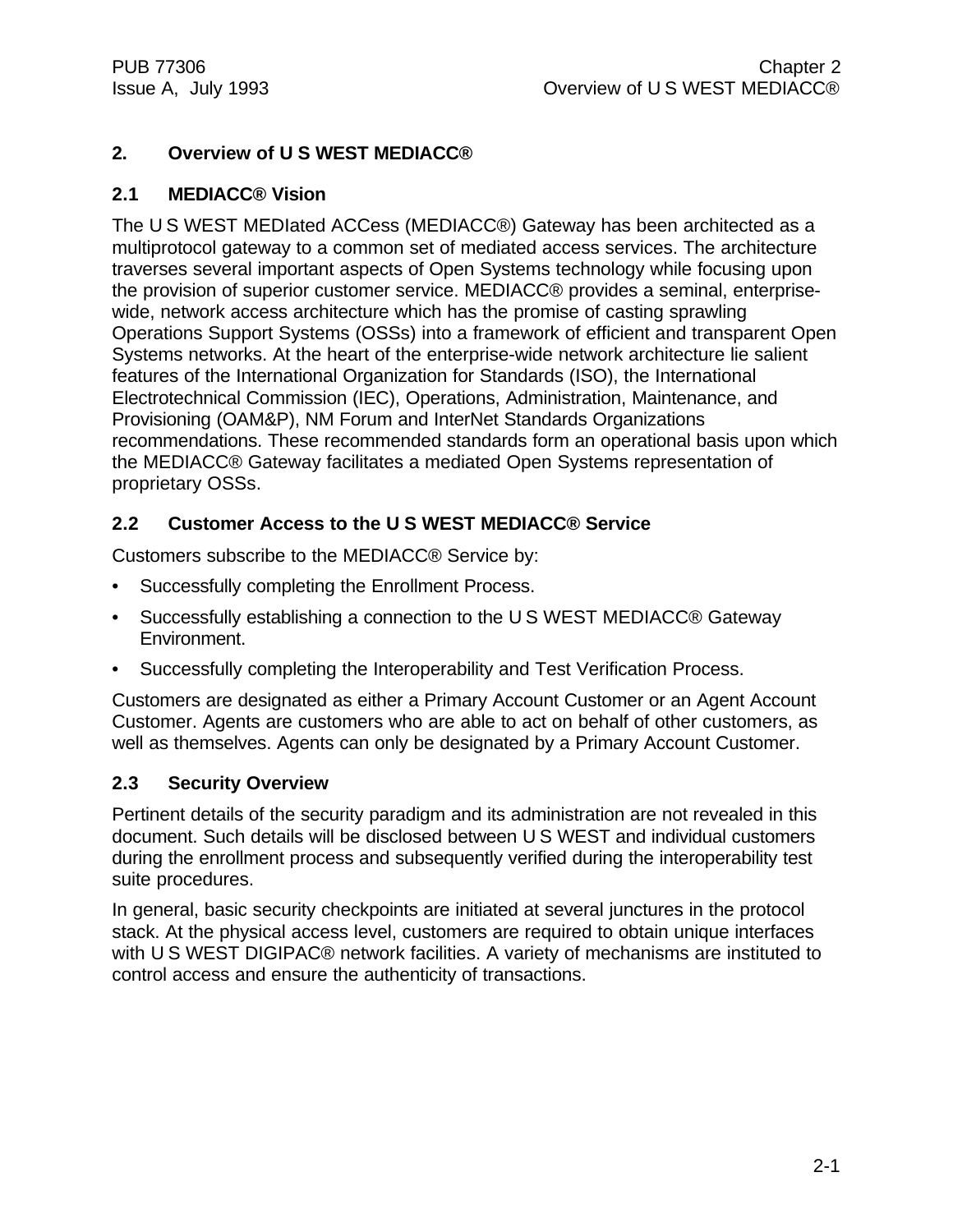#### **2.4 MEDIACC® Network Management Protocol Access**

#### **2.4.1 Access Overview**

In general, the MEDIACC® network management protocol access topology is predicated upon both Local Area Network (LAN) and Wide Area Network (WAN) fundamentals. Inherent in the Internet and ISO Layered Stack architecture is the capability to execute sophisticated and complex "higher level" protocol methods on top of a variety of robust "lower level" physical access and control methods. Such a milieu facilitates the alchemy of technological innovation and economic reasonableness over time.

#### **2.4.2 Access Architecture**

This section presents a logical illustration of the Network Management Protocol stack architecture. It is seen that the U S WEST MEDIACC" Gateway is situated upon both the industry standard InterNet SNMP stack and the industry standard OSI CMIP stack. Customers may select either, or both, of these stacks. See FIGURE 2-1 for a diagram of the Access architecture.

Detailed descriptions of SNMP are found in:

*RFC 1155: Structure and Identification of Management information for TCP/IPbased Internets,* May 1990

*RFC 1157: A Simple Network Management Protocol (SNMP),* May 1990

*RFC 1212: Concise MIB Definitions,* March 1991

*RFC 1213: Management Information Base for Network Management of TCP/IPbased internets: MIB-II,* March 1991

*RFC 1215: A Convention for defining Traps for use with the SNMP,* March 1991

Detailed descriptions of CMIP are found in:

*ISO/IEC 9595 - Information Technology- Open Systems Interconnect -Common Management Information Service Definition,* 1991

*ISO/IEC 9596-1 - Information Technology- Open Systems Interconnect -Common Management Information Protocol Specification - Part 1: Specification, Edition 2,* 1991

**Note:** The Reference Section of this document, for expository purposes, contains a comprehensive list of relevant standards documents. The Ordering Information section of this document indicates how customers may obtain documentation.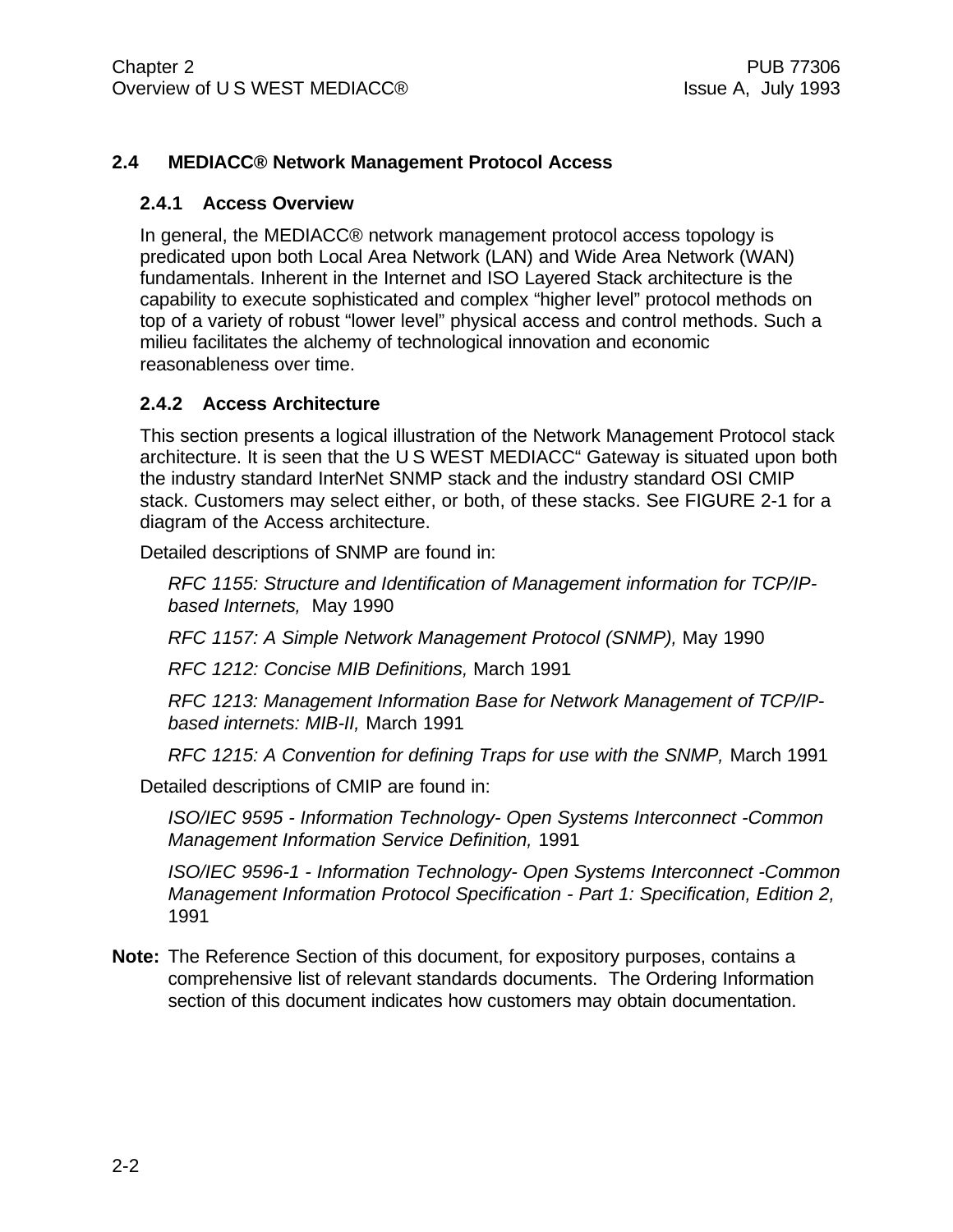

**Figure 2-1:** Access Architecture

# **2.4.3 Access Topology**

U S WEST presently offers logical connectivity as illustrated in Figure 2-2. Descriptions of components and configurations are referenced throughout the remaining sections of this document.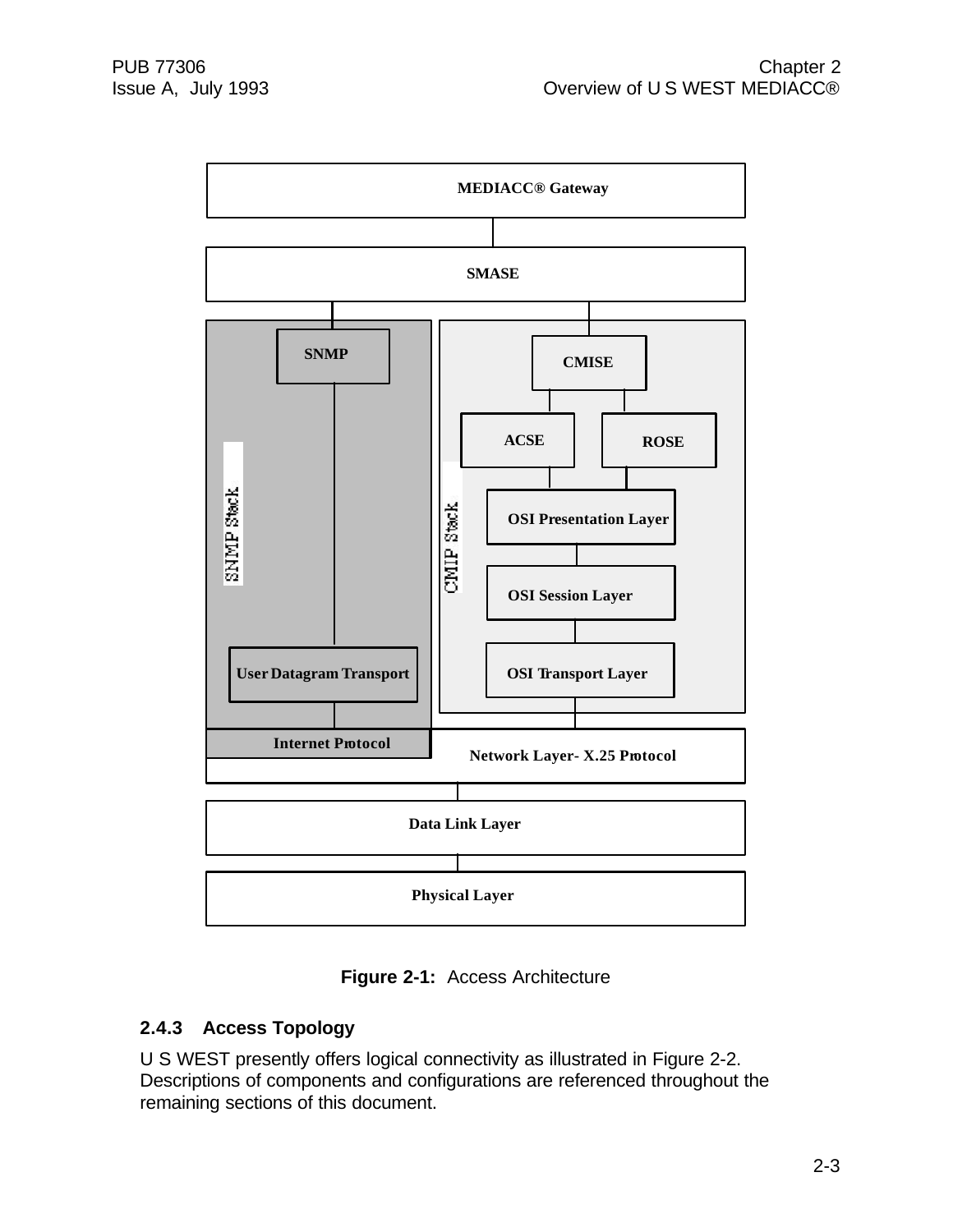

**Figure 2-2:** Connections To MEDIACC®

# **2.4.4 Making an X.25, X.75 or X.32 Connection**

The use of the MEDIACC® gateway and associated services can only be gained through an X.25 packet switching network. Such access is established via U S WEST's DIGIPAC® X.25 packet switching network by:

• obtaining a dedicated digital or analog circuit facility, in conjunction with a U S WEST DIGIPAC® packet switching node, which provides synchronous system to system support of the protocol stacks defined in this document; or,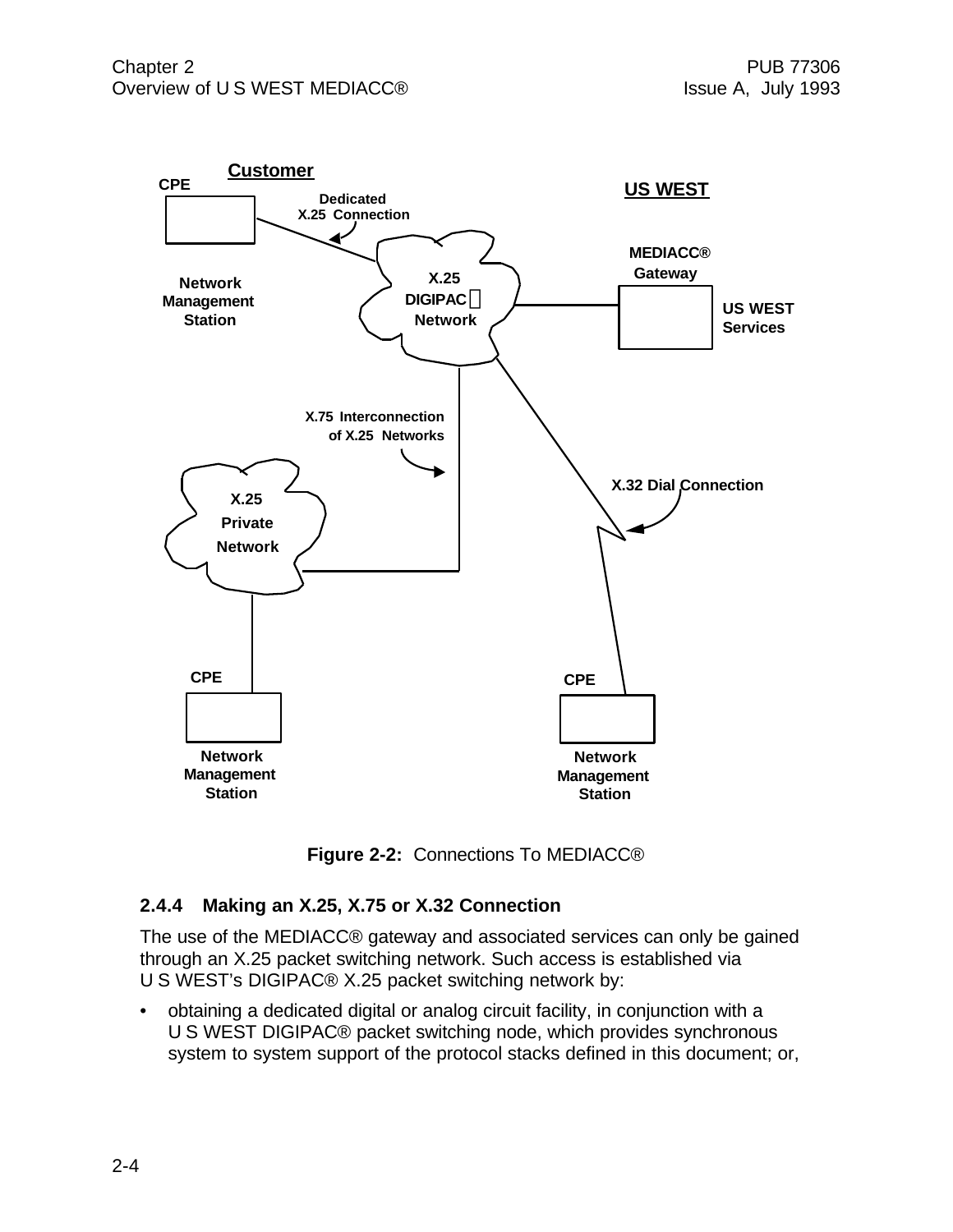- obtaining dedicated digital or analog circuit facilities, in conjunction with a U S WEST DIGIPAC® packet switching node, which provides an X.75 interconnection of the customer's private X.25 packet switching network with the U S WEST DIGIPAC® X.25 packet switching network; or,
- obtaining X.32 dial access to a U S WEST DIGIPAC® packet switching node, which provides synchronous, system to system, support of the protocol stacks defined in this document.

Detailed specifications for making the necessary connections with DIGIPAC® are provided in the U S WEST DIGIPAC® Service Interface Specifications for Public Packet Switching Network, U S WEST Communications, Inc., Technical Publication 77359, Issue D, November 1992. This document, and subsequent issues, may be purchased from Faison, as indicated in Section 6.6.

In all situations, it must be recognized that it is incumbent upon the customer to provide Customer Premises Equipment (CPE) which provides connection to such circuits and implements the industry standard network management protocol stacks identified in this document. Additionally, it is necessary for customers to configure CPE in accordance with the U S WEST DIGIPAC® Service Interface Specifications document noted above. Customers are responsible for paying all charges necessary for connecting to the service and maintaining those connections.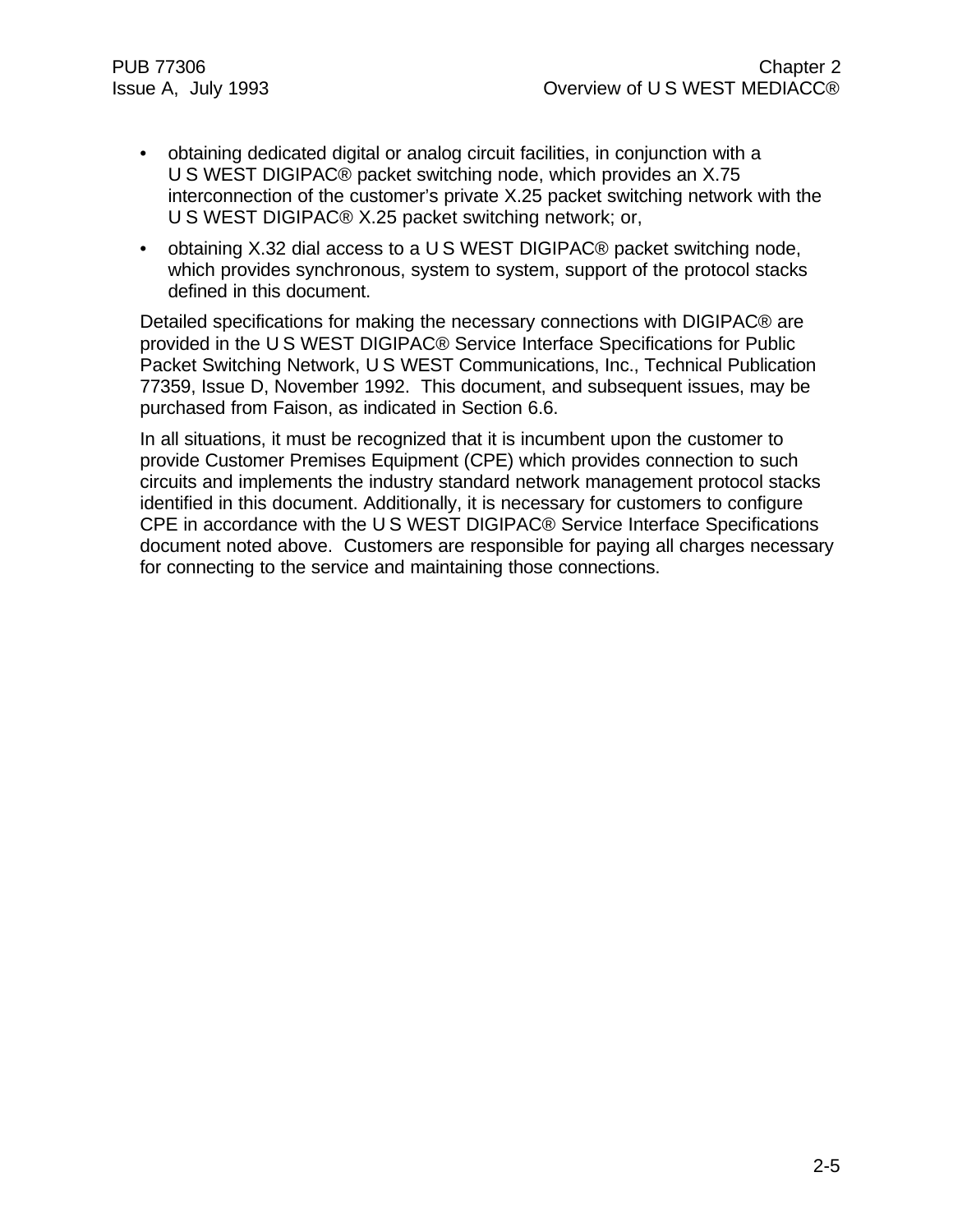# **3. SNMP Stack Functionality and Description**

#### **3.1 Overview of SNMP**

The Simple Network Management Protocol (SNMP) is a well-known and widely used paradigm for the management and administration of TCP/IP internets, devices, and applications. A manageable network is composed of one or more management systems, many network elements or agent systems, and a network management protocol.

SNMP is the shared protocol which communicates information between a management system and an agent system. SNMP allows the management system to retrieve (get) or alter (set) management information on an agent system. SNMP also permits an agent system to notify management systems of important events (trap).

For a background on SNMP, the reader is encouraged to examine The Simple Book, by Marshall Rose, Prentice Hall, 1991, ISBN 0-13-812611-9.

#### **3.1.1 SNMP Protocol Operation Summary**

SNMP supports messages which are self-contained units of information. Such a unit, or data object, contains protocol control information, such as version and security data, as well as user data. For detailed information about SNMP, refer to the following series of documents:

*RFC 1155: Structure and Identification of Management information for TCP/IPbased Internets,* May 1990

*RFC 1157: A Simple Network Management Protocol (SNMP),* May 1990

*RFC 1212: Concise MIB Definitions,* March 1991

*RFC 1213: Management Information Base for Network Management of TCP/IPbased internets: MIB-II,* March 1991

*RFC 1215: A Convention for defining Traps for use with the SNMP,* March 1991

#### **3.1.2 Structure of Management Information (SMI) and Management Information Base (MIB) Modules**

The Structure of Management Information (SMI) contains the rules used to define objects that can be accessed by a network management protocol. For SNMP, the SMI is defined in:

*RFC 1155: Structure and Identification of Management Information for TCP/IPbased Internets,* May 1990

*RFC 1212: Concise MIB Definitions,* March 1991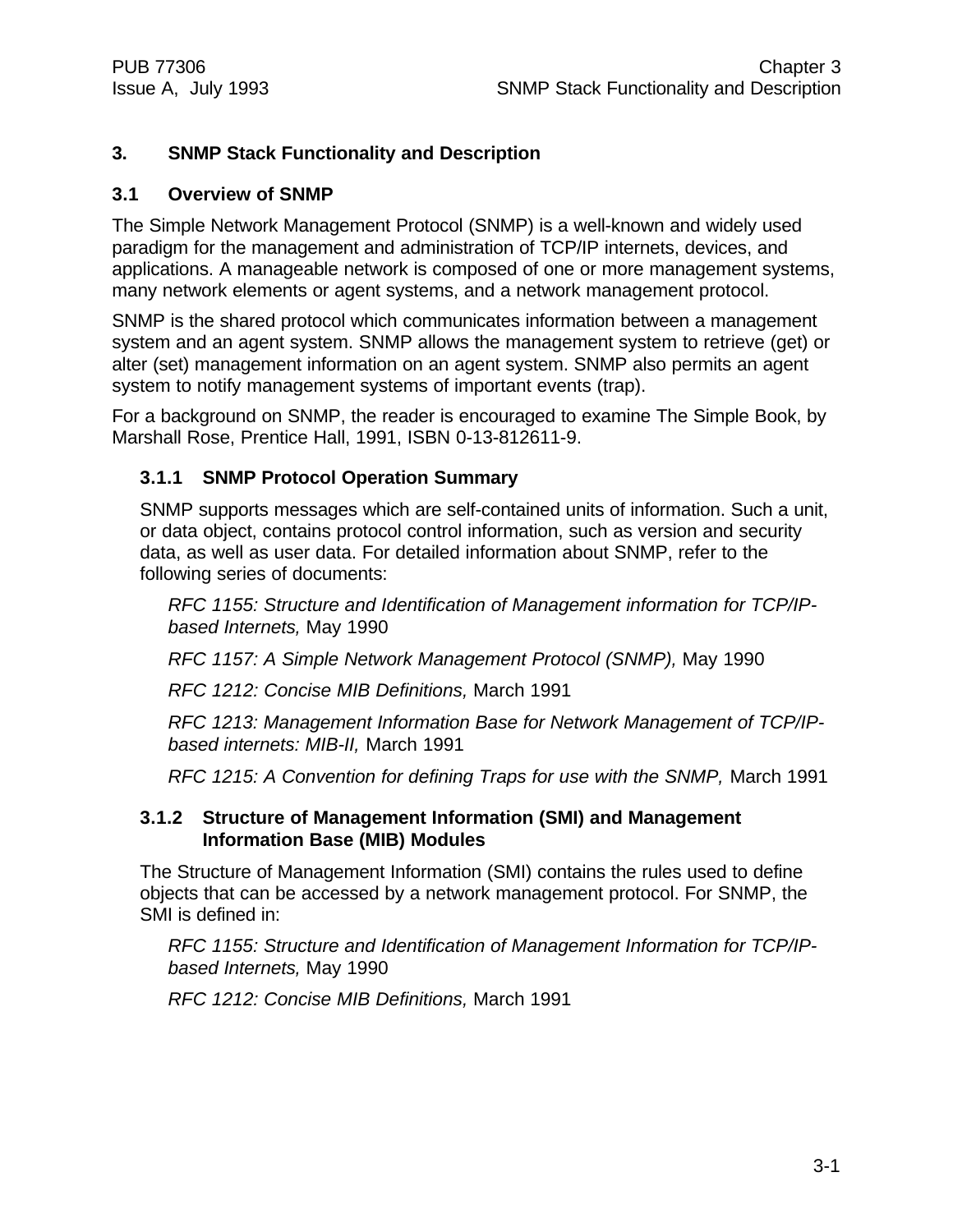Information available through the SNMP Agent is known as a Management Information Base, or MIB. The U S WEST MEDIACC® Management Information Base has been organized into MIB Modules which reflect the recommendations of standards organizations which include ISO/IEC, IOAM&P, T1M1, NM Forum and InterNet. MIB Module definitions will be provided to U S WEST MEDIACC® customers according to the particular service which a customer selects, for example Trouble Administration. Examples of U S WEST MIB Modules include Mediated Access, OSI Compatibility, Generic Network Model, and Trouble Administration.

#### **3.2 MEDIACC® SNMP Stack Description**

The MEDIACC® SNMP protocol stack follows industry standard definitions which support standard SNMP operations, as described in the preceding sections. In general, the lower three layers of the stack are an interface to an X.25 Packet Switching Network. The next two layers provide for industry standard Internet Routing and Datagram services. SNMP protocol messages are encoded and decoded, to facilitate hardware independence, by the conventions of an Abstract Syntax Notation (ASN version 1). Finally, SNMP provides an interface for the Network Manager and Agent to conduct application-to-application dialog. The entire protocol stack is depicted in Figure 3-1. Comprehensive explanations of the X.25, X.75 and X.32 configuration details may be found in the U S WEST DIGIPAC® Service Interface Specifications for Public Packet Switching Network, U S WEST Communications, Inc., Technical Publication 77359, Issue D, November 1992.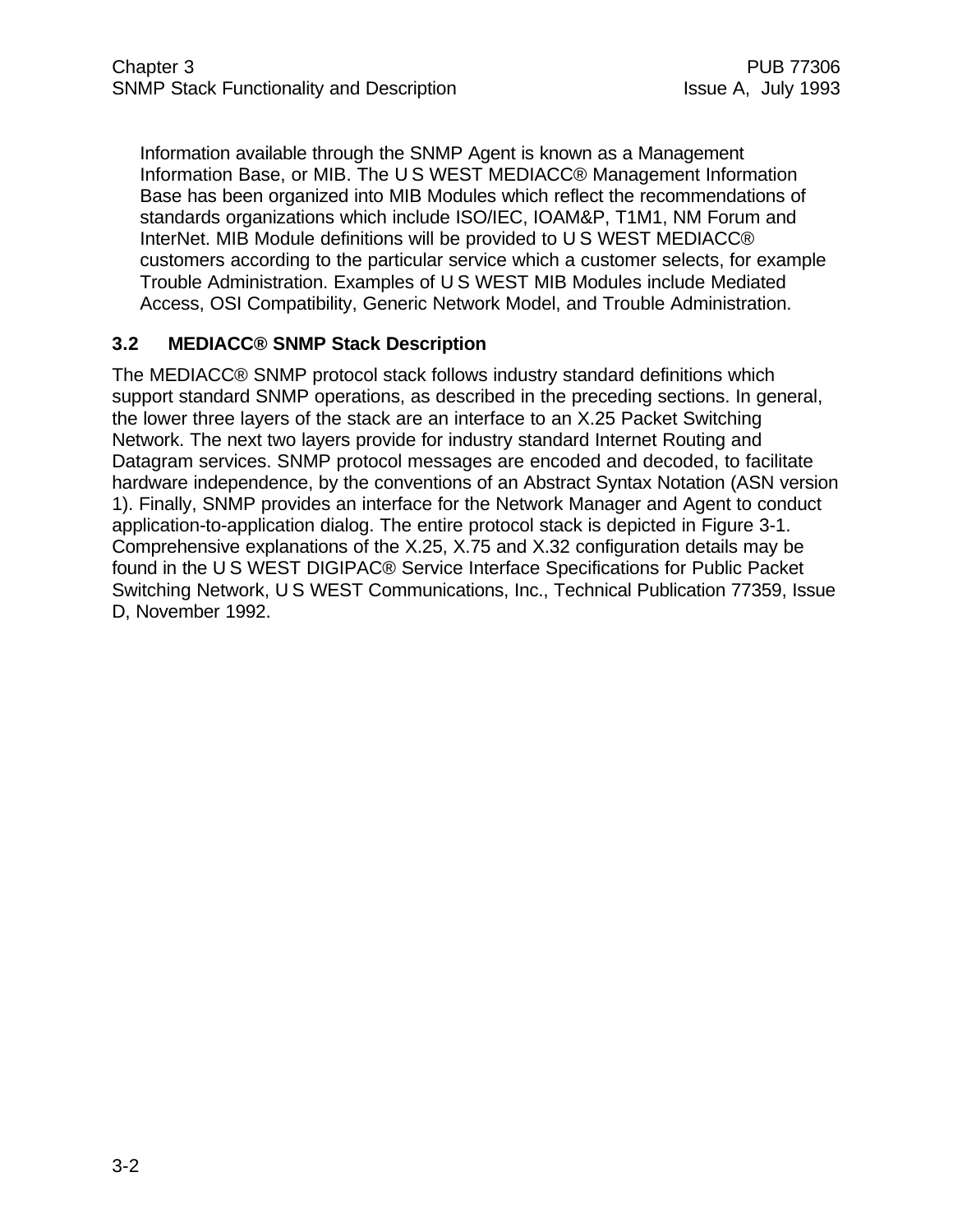|                        | <b>MEDIACC®</b><br>Service                                                                   |
|------------------------|----------------------------------------------------------------------------------------------|
| Layer 7 - Application  | $SNMP -$<br>Simple Network Management Protocol<br>RFC 1157                                   |
| Layer 6 - Presentation | ASN.1 and BER encode/decode<br>ISO 8824 & ISO 8825                                           |
| Layer 5 - Session      | <b>NULL</b>                                                                                  |
| Layer 4 - Transport    | UDP - Datagram Service<br><b>RFC</b> 768                                                     |
| Layer 3 - Network      | <b>Internet Protocol</b><br>RFC 877 IP/X.25                                                  |
| Layer 2 - Data Link    | ISO 8208 ( CCITT X.25 PLP )<br>X.25, X.32, X.75 Service                                      |
| Layer 1 - Physical     | ISO 7776 (CCITT LAPB)<br>V.35 (for $56$ kb/s)<br>EIA-232 (for 2.4 to 9.6 kb/s)<br>V.24, V.28 |

**Figure 3-1:** SNMP Protocol Stack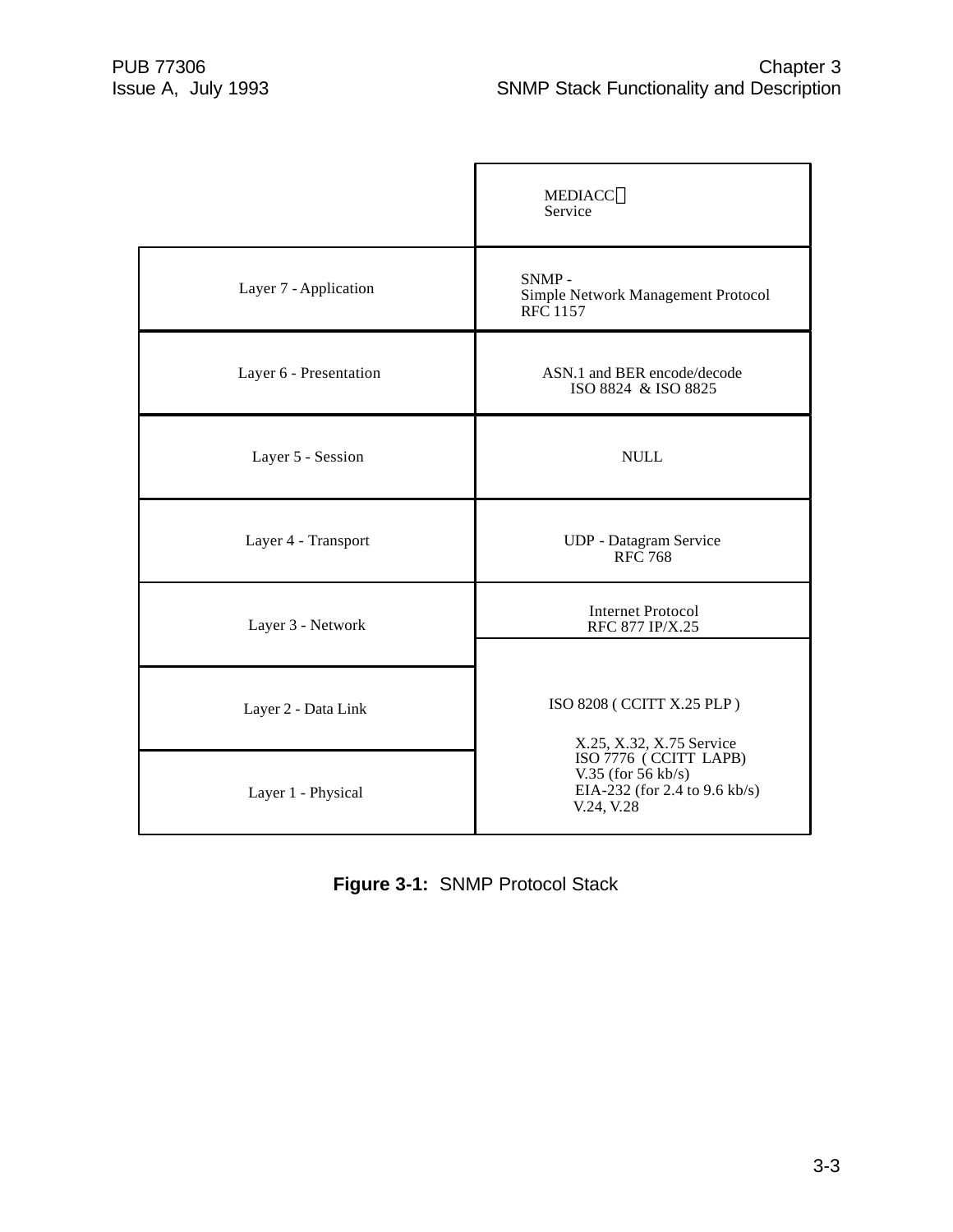# **4. CMISE Functionality and Description**

#### **4.1 Overview of CMISE**

The Common Management Information Service Element (CMISE) defines a set of basic management services for sending and receiving management related messages. The Common Management Information Protocol (CMIP) is a peer management protocol between manager and agent. These services allow manager and agent the ability to exchange operations on managed objects and notifications. Additional functionality is provided by other components of Service Management Application Service Element (SMASE), such as, Association Control Service Element (ACSE) for peer-to-peer association between two applications and Remote Operations Service Element (ROSE) for request/response message exchange. See Figure 4-1 for a diagram of the CMISE architecture.



#### **OSI Presentation Layer**



For detailed information on CMISE and CMIP, refer to ISO/IEC 9595 and ISO/IEC 9596, respectively.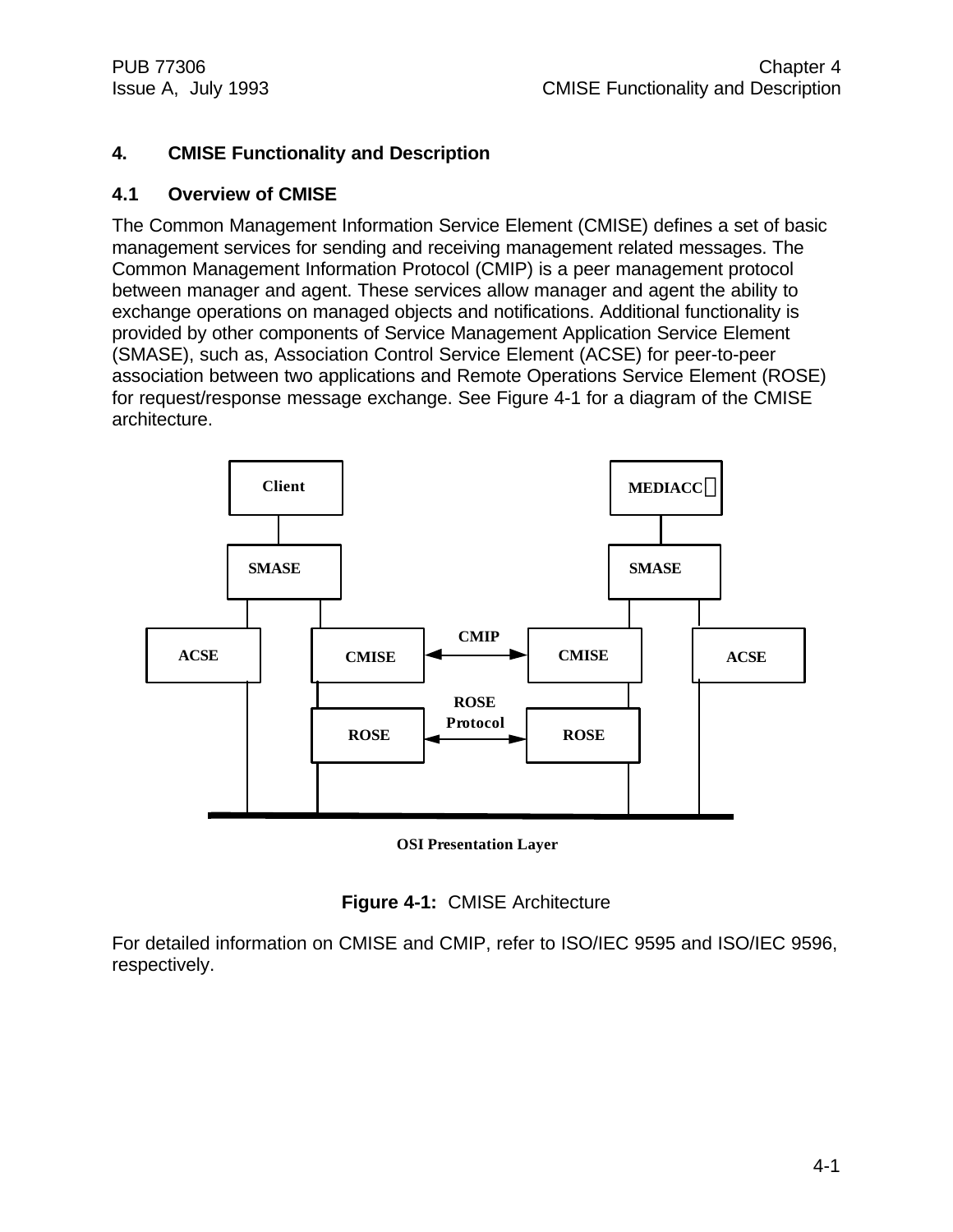# **4.1.1 CMISE Architectural Description**

CMISE defines a set of operations and data elements that define specific data exchange in the form of a request and response. These elements identify attributes of a managed object defined in the Management Information Base (MIB). CMISE provides two types of services, confirmed and non-confirmed. A confirmed request sent from a manager requires the agent to supply a response. A non-confirmed request does not require the agent to supply a response. See Figure 4-2 for the request/response flow in CMISE.



**Figure 4-2:** CMISE Request/Response Flow

# **4.1.2 CMISE Functional Units**

CMISE has basic kernel and additional functional units. Functional units define capabilities of the manager and agent application. When an association between a manager and agent is established, the functional units are negotiated. The association fails if the responder does not support the functional units.

# **4.1.3 CMISE Services**

CMISE services are used by network management processes to exchange management information. Each of the services include a set of attributes that contain application specific information i. e., access control, base object class, managed object instance, etc. The services provided by CMISE are exchanged between a manager and agent in the form of a Protocol Data Unit (PDU) as defined by CMIP. CMIP is a Remote Operations Service Element (ROSE) based protocol that maps CMISE services to a remote operation.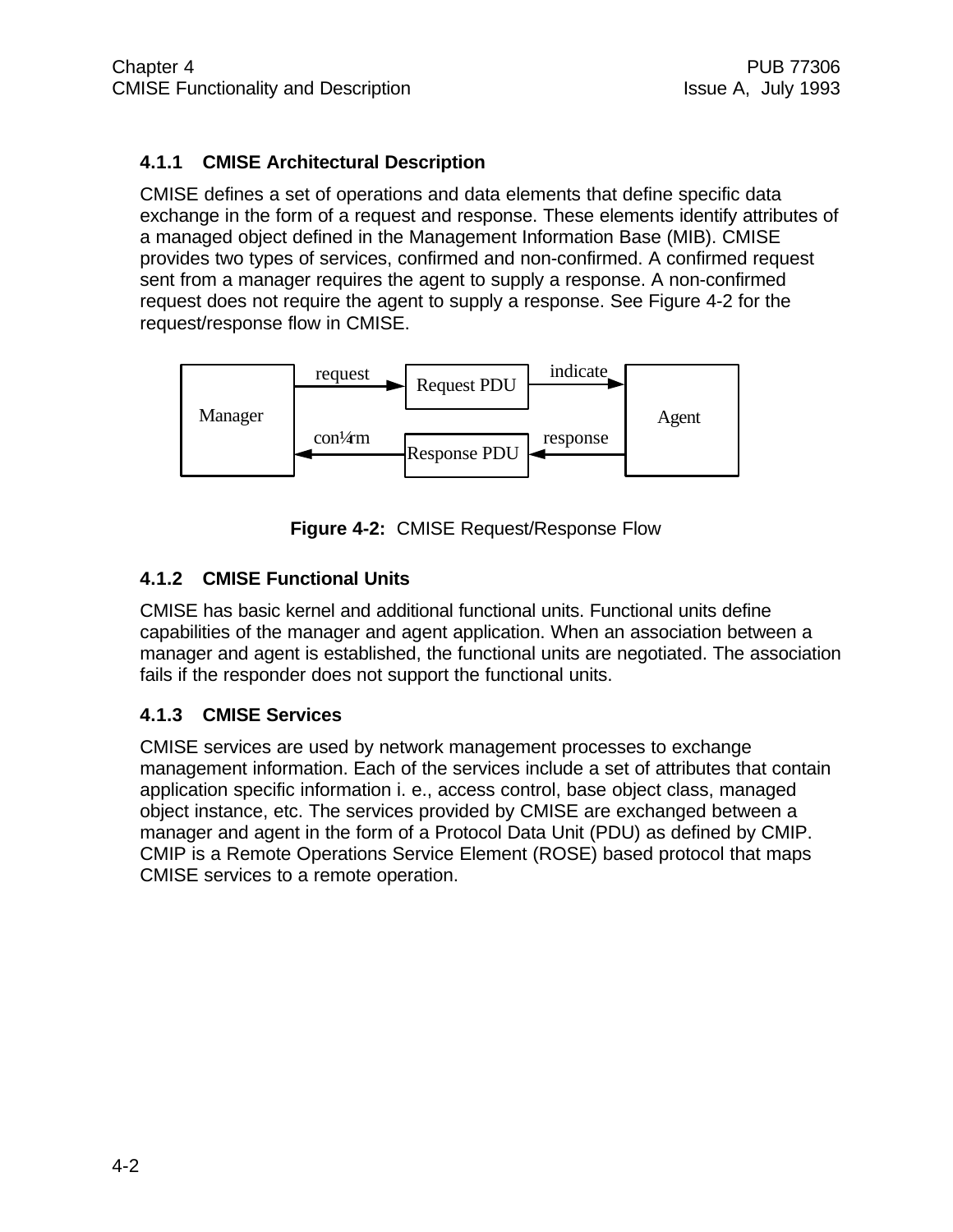# **4.1.4 MEDIACC® CMIP Stack Description**

The MEDIACC® CMIP protocol stack follows industry standard definitions which support standard CMISE operations, as described in the preceding sections. In general, the lower three layers of the stack are an interface to an X.25 Packet Switching Network. The functionality of the Transport to the Application layer conform to the OSI Network model. CMIP protocol messages are encoded and decoded, to facilitate hardware independence, by the conventions of an Abstract Syntax Notation (ASN version 1). Finally, CMIP provides an interface for the Network Manager and Agent to conduct application-to-application dialog. The entire protocol stack is depicted in Figure 4-3. Comprehensive explanations of the X.25, X.75 and X.32 configuration details may be found in the U S WEST DIGIPAC® Service Interface Specifications for Public Packet Switching Network, U S WEST Communications, Inc., Technical Publication 77359, Issue D, November 1992. This document, and subsequent issues, may be purchased from Faison, as indicated in Section 6.6.

#### **4.1.5 Structure of Management Information (SMI) and Management Information Base (MIB) Modules**

The Structure of Management Information (SMI) contains the rules used to define objects that can be accessed by a network management protocol. For CMISE, the SMI is defined in:

*ISO/IEC 10165-4, Information Technology - Open Systems Interconnections - Structure of Management Information: Guidelines for the Definition of Managed Objects,* 1992.

Information available through the CMISE Agent is known as a Management Information Base, or MIB. The U S WEST MEDIACC® Management Information Base has been organized into MIB Modules which reflect the recommendations of standards organizations which include ISO/IEC, IOAM&P, T1M1, NM Forum and InterNet. MIB Module definitions will be provided to U S WEST MEDIACC® customers according to the particular service which a customer selects, for example Trouble Administration.

**Note:** The Reference Section of this document, for expository purposes, contains a comprehensive list of relevant standards documents. The Ordering Information section of this document indicates how customers may obtain documentation.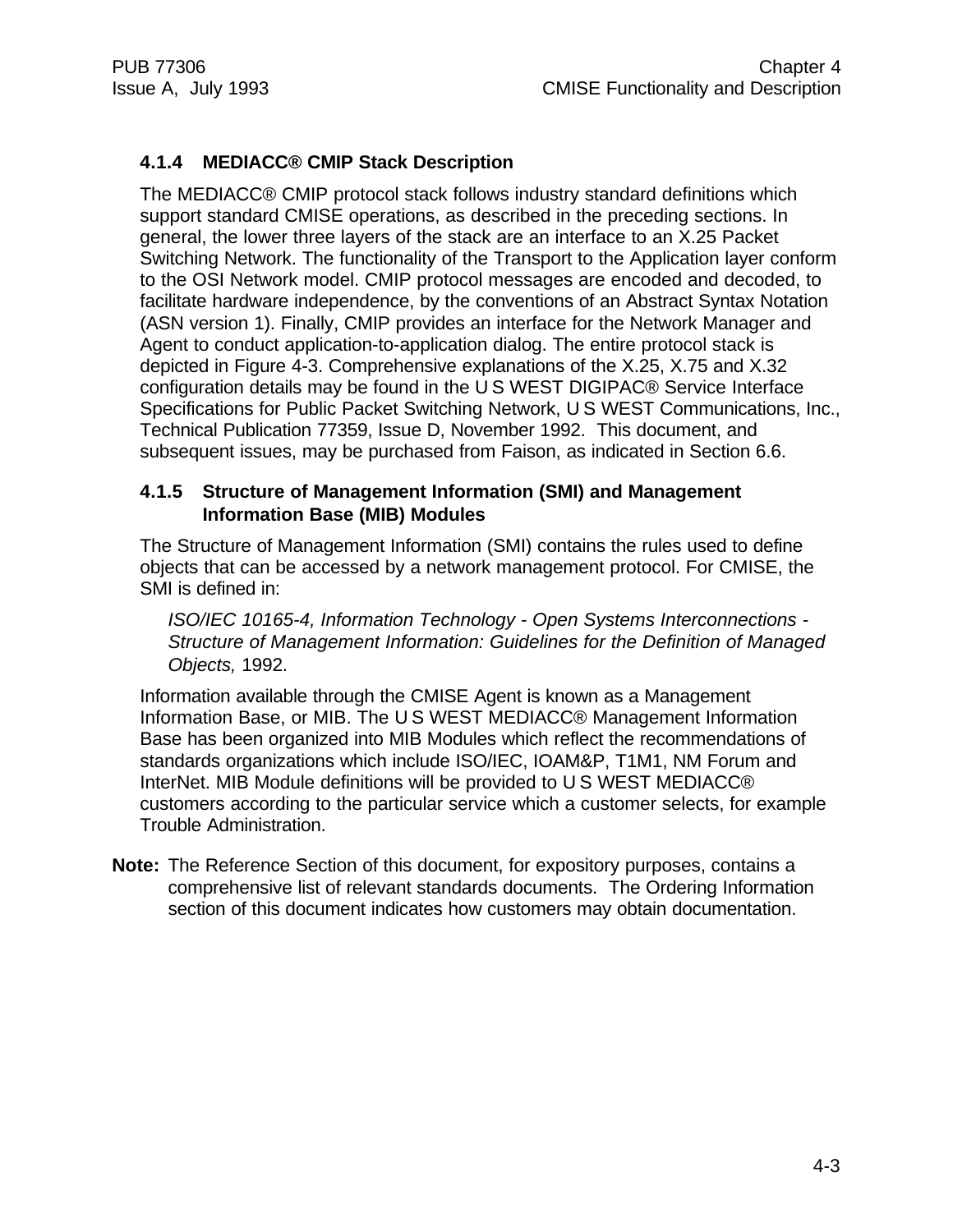|                        | <b>MEDIACC®</b><br>Service                                                                                                                        |
|------------------------|---------------------------------------------------------------------------------------------------------------------------------------------------|
| Layer 7 - Application  | ISO8649, ISO 9072-1, ISO 8650, ISO 9072-2<br>ISO 8649-1, ISO 8650-1, ISO 9595, ISO 9596<br>CCITT X.217, X.219, X.227, X.229<br>CCITT X.710, X.711 |
| Layer 6 - Presentation | ISO 8824, ISO 8825, ISO 8822, ISO 8823<br>CCITT X.208, X.209, X.216, X.226                                                                        |
| Layer 5 - Session      | ISO 8326, ISO 8327<br><b>CCITT X.215, X.225</b>                                                                                                   |
| Layer 4 - Transport    | ISO 8072, ISO 8073<br>CCITT X.214, X.224                                                                                                          |
| Layer 3- Network       | ISO 8348, ISO 8208, ISO 8878<br>CCITT X.223, X.213, X.25, X.244, X.32, X.75                                                                       |
| Layer 2 - Data Link    | ISO 7776<br>CCITT X.25 LAP-B                                                                                                                      |
| Layer 1 - Physical     | CCITT V.35, V.28, V.24                                                                                                                            |

**Figure 4-3:** CMISE Protocol Stack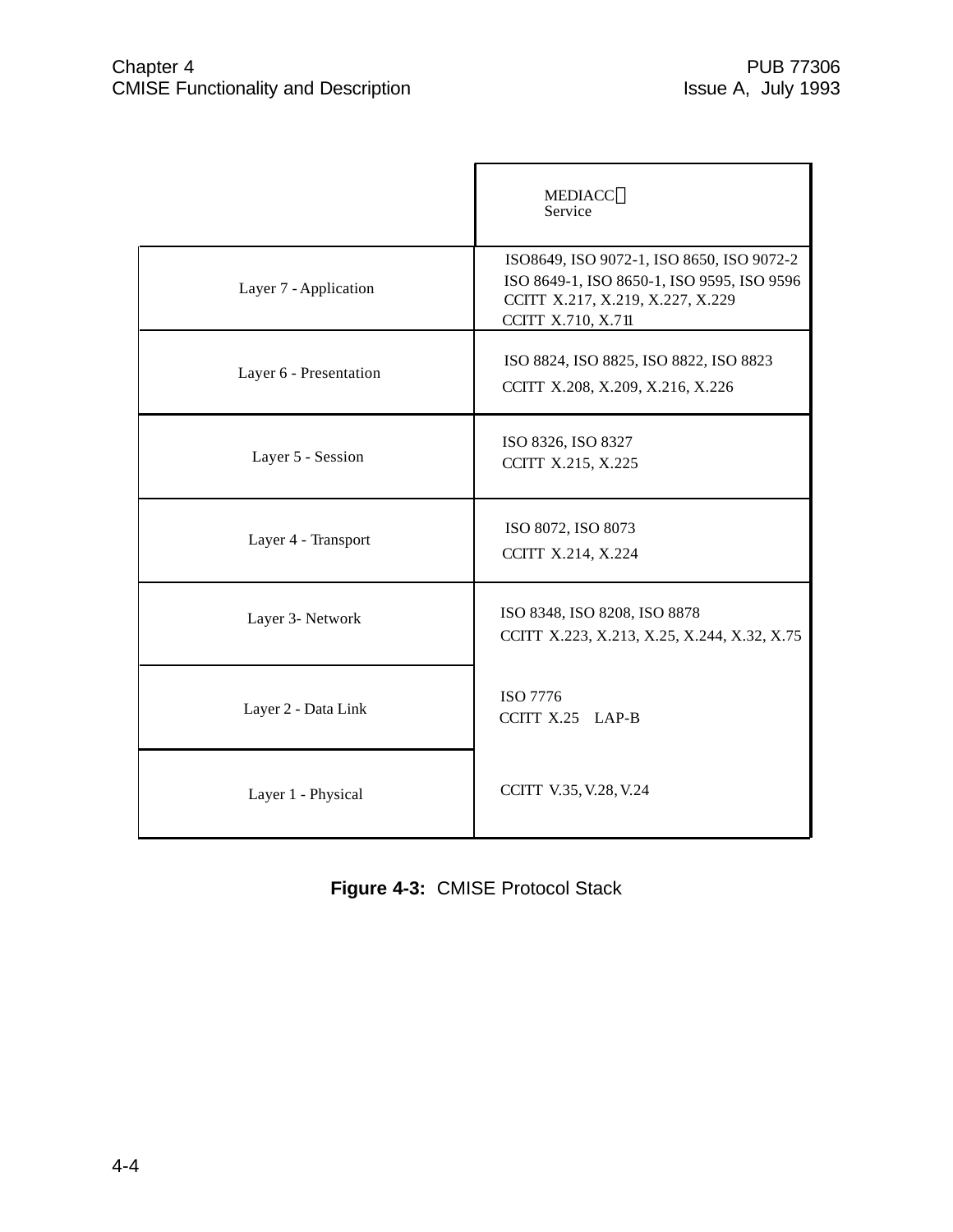PUB 77306<br>
Issue A, July 1993<br>
Chapter 5<br>
Chapter 5<br>
Chapter 5 Issue A, July 1993

# **5. Definitions**

# **5.1 Acronyms**

| <b>ACSE</b>     | <b>Association Control Service Element</b>                      |
|-----------------|-----------------------------------------------------------------|
| <b>AD</b>       | Amendment; for example, ISO 8327 AD2                            |
| <b>ANSI</b>     | American National Standards Institute                           |
| ASN.1           | <b>Abstract Syntax Notation One</b>                             |
| <b>BASE</b>     | Base document; for example, ISO 8327                            |
| <b>BCC</b>      | <b>Business Control Center</b>                                  |
| <b>BER</b>      | Basic Encoding Rules for ASN.1                                  |
| <b>CCITT</b>    | Consultative Committee on International Telegraph and Telephone |
| <b>CNM</b>      | <b>Customer Network Management</b>                              |
| <b>CMIP</b>     | <b>Common Management Information Protocol</b>                   |
| <b>CMISE</b>    | <b>Common Management Information Service Element</b>            |
| <b>CPE</b>      | <b>Customer Premises Equipment</b>                              |
| <b>CSU/DSU</b>  | <b>Channel Service Unit/Data Service Unit</b>                   |
| <b>DCE</b>      | Data Circuit Terminating Equipment                              |
| <b>DTE</b>      | <b>Data Terminal Equipment</b>                                  |
| <b>EIA</b>      | <b>Electronic Industries Association</b>                        |
| <b>FAST</b>     | <b>Flexible Access Service Technology</b>                       |
| <b>GDMO</b>     | Guidelines for the Description of Managed Objects               |
| <b>GNM</b>      | <b>Generic Network Model</b>                                    |
| <b>IEC</b>      | International Electrotechnical Commission                       |
| IP              | <b>Internet Protocol</b>                                        |
| <b>ISO</b>      | International Standards Organization                            |
| <b>LAN</b>      | <b>Local Area Network</b>                                       |
| <b>LAP</b>      | <b>Link Access Procedure</b>                                    |
| <b>LATA</b>     | <b>Local Access and Transport Area</b>                          |
| <b>MEDIACC®</b> | <b>Mediated Access</b>                                          |
| <b>MIB</b>      | <b>Management Information Base</b>                              |
| <b>NM</b>       | Network Management                                              |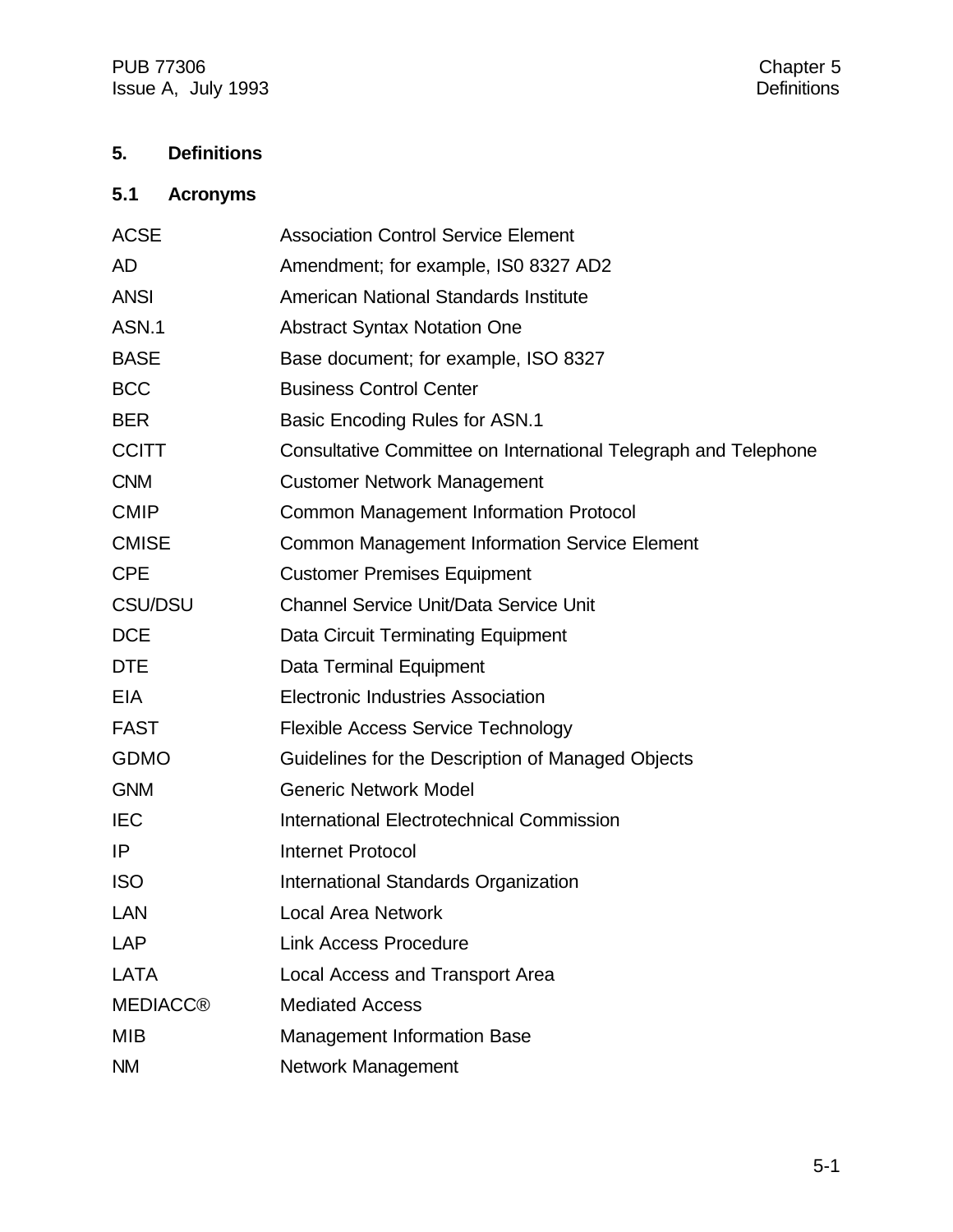#### Chapter 5 **PUB 77306** Definitions Issue A, July 1993

| <b>NMS</b>   | <b>Network Management System</b>                          |
|--------------|-----------------------------------------------------------|
| OAM&P        | Operations, Administration, Maintenance and Provisioning  |
| <b>OSI</b>   | Open Systems Interconnection                              |
| <b>OSS</b>   | <b>Operations Support System</b>                          |
| <b>PDN</b>   | <b>Packet Data Network</b>                                |
| <b>PDU</b>   | <b>Protocol Data Unit</b>                                 |
| <b>PICS</b>  | Plug In Control System                                    |
| <b>PLTS</b>  | <b>Private Line Transport Services (Special Access)</b>   |
| <b>RFC</b>   | <b>Request For Comments</b>                               |
| <b>RDN</b>   | <b>Relative Distinguished Names</b>                       |
| <b>RMA</b>   | <b>Request for Manual Assistance</b>                      |
| <b>ROSE</b>  | <b>Remote Operations Service Element</b>                  |
| <b>RPC</b>   | <b>Remote Procedure Call</b>                              |
| <b>SAP</b>   | <b>Service Access Point</b>                               |
| <b>SMI</b>   | Structure of Management Information                       |
| <b>SMASE</b> | <b>System Management Application Service Elements</b>     |
| <b>SNMP</b>  | Simple Network Management Protocol                        |
| <b>SVC</b>   | <b>Switched Virtual Circuit</b>                           |
| <b>T1M1</b>  | (See Glossary)                                            |
| <b>TA</b>    | <b>Trouble Administration</b>                             |
| <b>TCP</b>   | <b>Terminal Control Protocol</b>                          |
| <b>TMN</b>   | <b>Telecommunications Management Network</b>              |
| <b>TMNA</b>  | <b>Telecommunications Management Network Applications</b> |
| <b>UDP</b>   | User Datagram Protocol                                    |
| <b>WAN</b>   | <b>Wide Area Network</b>                                  |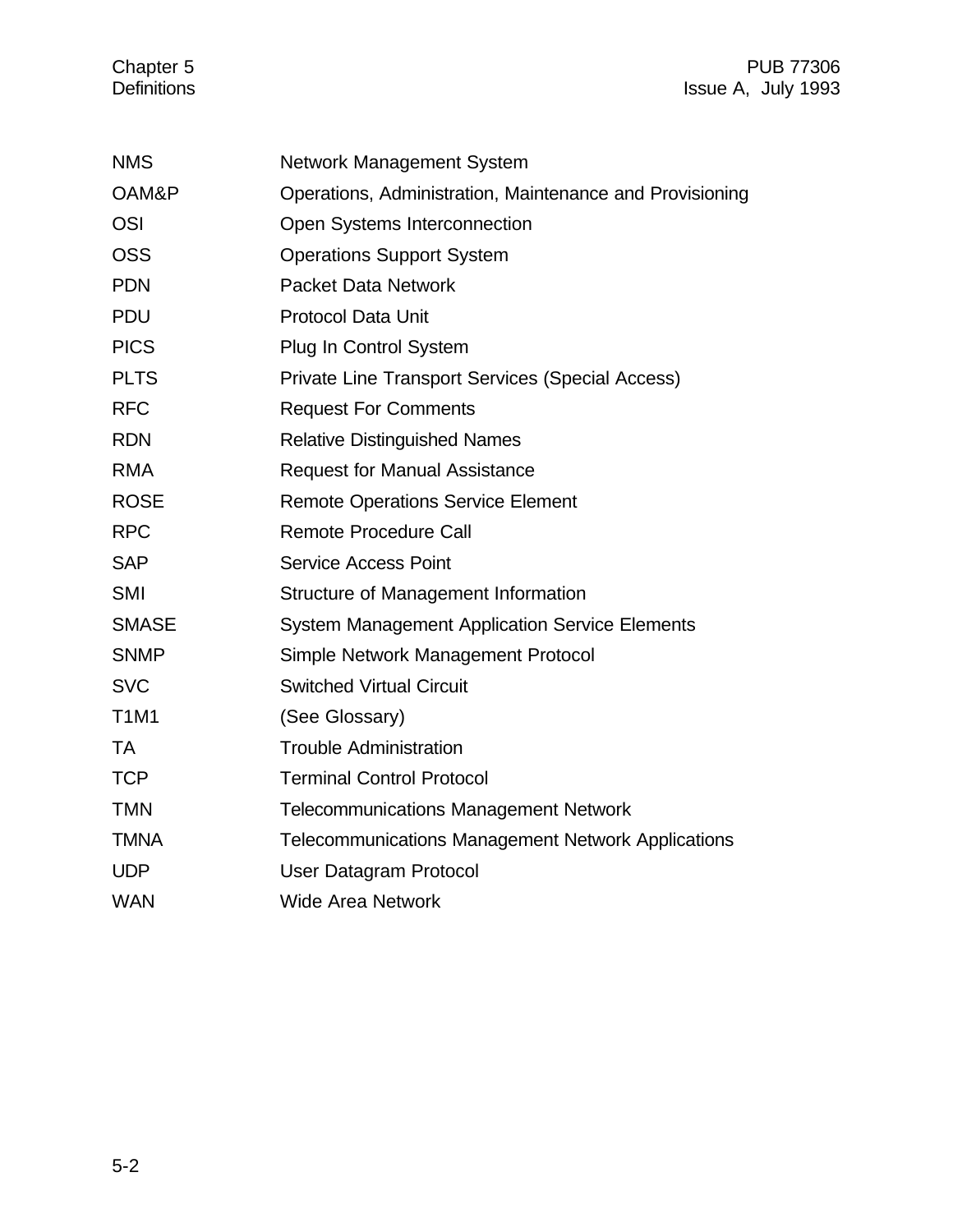# **5.2 Glossary**

# **Abstract Syntax Notation One (ASN.1)**

The OSI language for describing abstract syntax.

# **Basic Encoding Rules (BER)**

The OSI language for describing transfer syntax.

# **Layer 1**

Physical Layer. Provides the transparent transmission of bit streams between systems including relaying through different media.

# **Layer 2**

Data Link Layer. Provides the transfer of software between directly connected systems and detects any errors in the transfer. Establishes, maintains and releases software data links; handles error and flow control.

# **Layer 3**

Network Layer. Provides routing and relaying through intermediate systems. Also handles segmenting, blocking, error recovery, and flow control.

# **Layer 4**

Transport Layer. Provides the transparent transfer of software between end systems. Handles end to end control, multiplexing, and mapping.

#### **Layer 5**

Session Layer. Provides administration and control sessions between application processes and manages their data.

#### **Layer 6**

Presentation Layer. Provides representation, interpretation, format and code transformation of information communicated between or referred to by application processes. MEDIACC uses standard ASN.1 representations for all messages and data communicated remotely. It uses standard presentation encoding, decoding, and transfer syntaxes.

# **Layer 7**

Application Layer. Provides a window between application processes in order to exchange meaningful information. Performs management functions.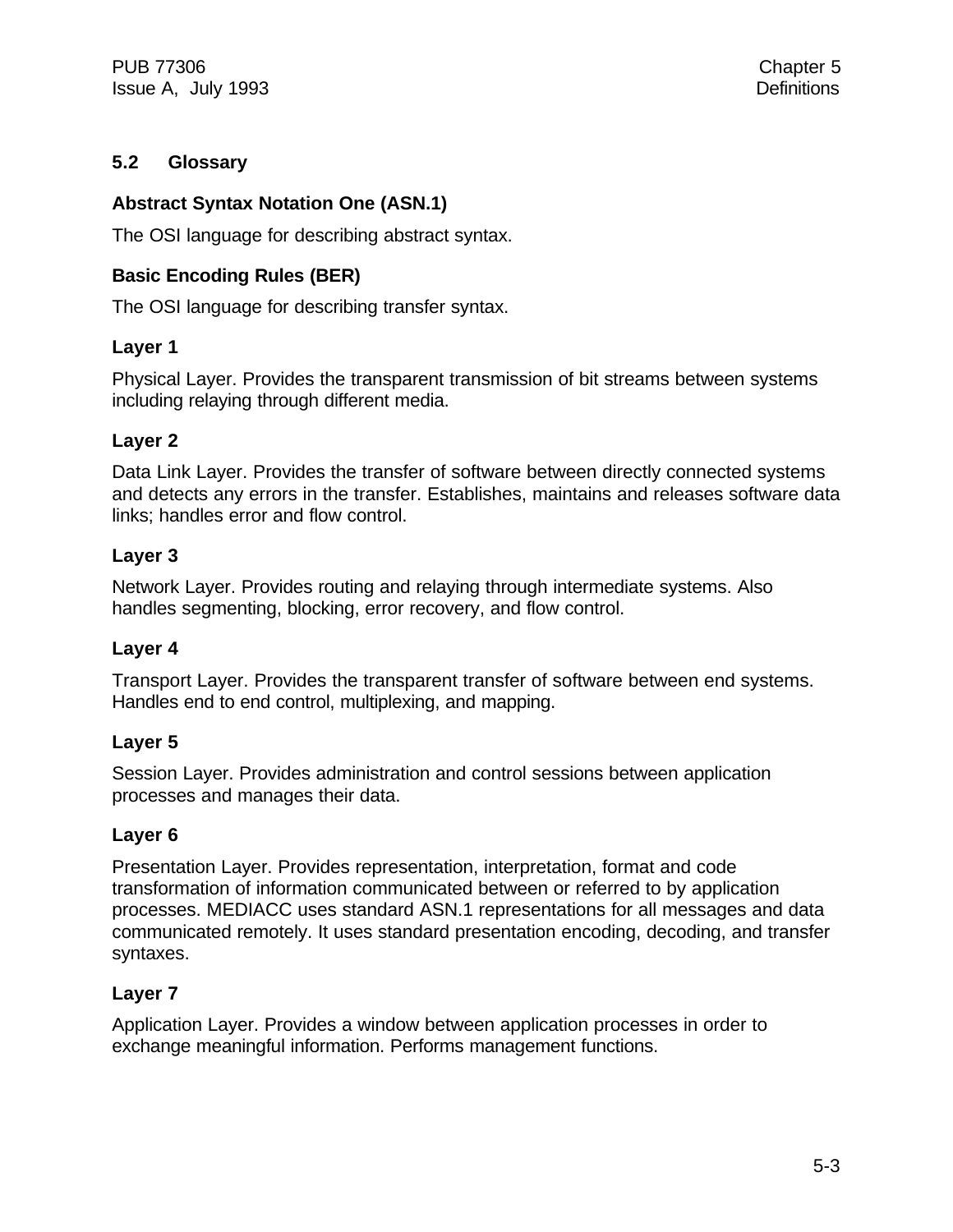# **Protocol Data Unit (PDU)**

A data object exchanged by protocol machines, usually containing both protocol control information and user data.

# **X.25**

Packet level messaging protocol. Consists of five classes of optional facilities.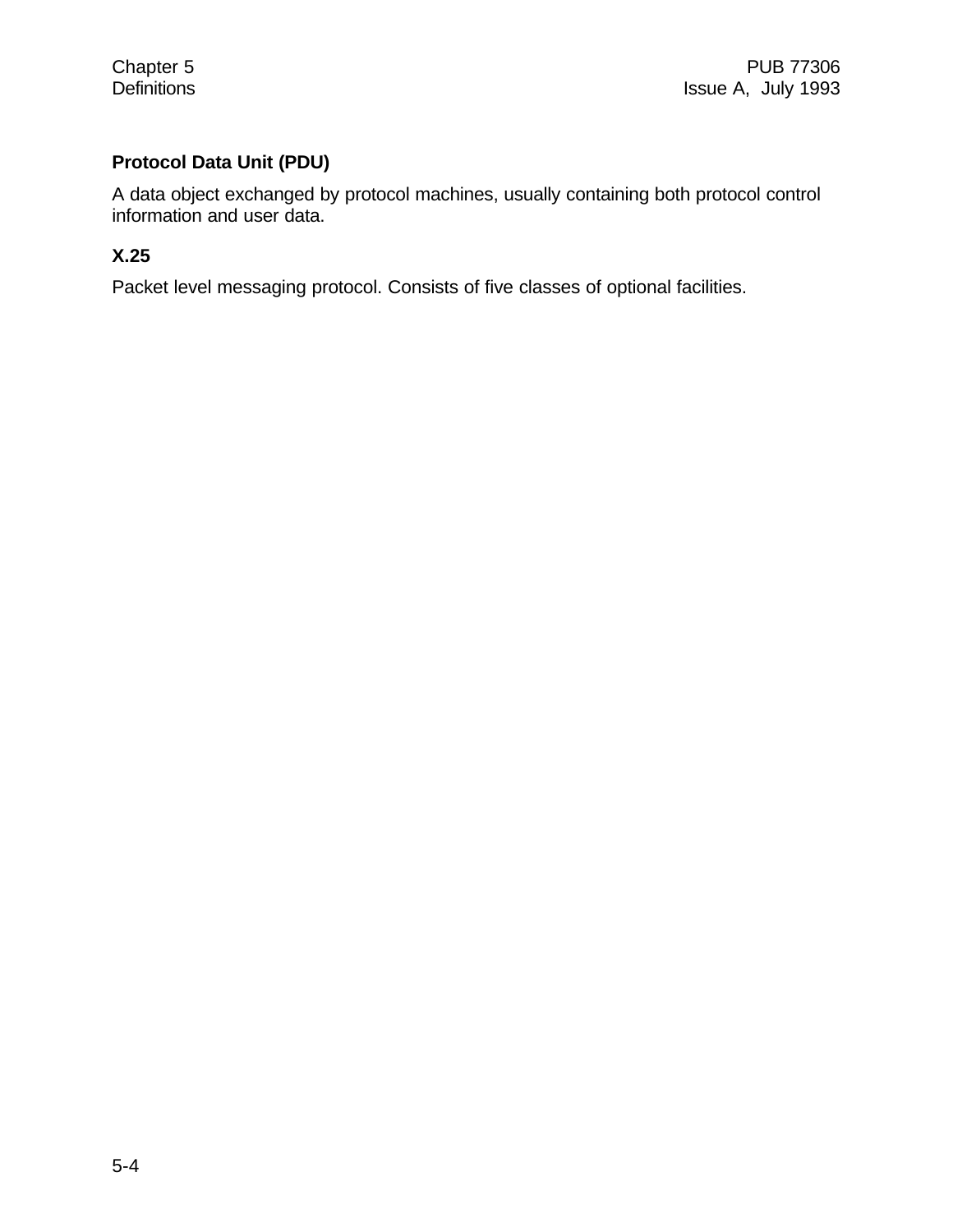#### **6. References**

#### **6.1 U S WEST Publications**

PUB 77359 *U S WEST DIGIPAC®' Service Interface Specifications for Public Packet Switching Network,* Issue D, November 1992.

#### **6.2 General Publications**

- ISBN 0-13-812611-9 Marshall Rose. *The Open Book: An Introduction to Management of TCP/IP-based Internets,* Prentice-Hall, Englewood Cliffs, NewJersey, 1991.
- ISBN 0-13-351842-6 Adrian Tang. *Open Networking with OSI, Prentice-Hall, Englewood Cliffs,* New Jersey, 1992.

#### **6.3 Consultative Committee International Telephone and Telegraph (CCITT) Publications**

ASN.1 *Specification of Abstract Syntax Notation One (ASN-1),* CCITT Blue Book, Volume VIII, 1989, X.208.

#### **6.4 Internet Request For Comments (RFCs) Publications**

- RFC 768 *User Datagram Protocol,* DDN Network Information Center, SRI International, August 1980.
- RFC 791 *Internet Protocol*, DDN Network Information Center, SRI International, September, 1981.
- RFC 792 *Internet Control Message Protocol,* (ICMP), DDN Network Information Center, SRI International, September, 1981.
- RFC 877 *Public Data Networks,* DDN Network Information Center, SRI International, September 1983.
- RFC 903 *Reverse Address Resolution Protocol,* DDN Network Information Center, SRI International, June 1984.
- RFC 950 *Subnet Extension,* August, 1985, DDN Network Information Center, SRI International.
- RFC 1009 Robert T. Braden and John B. Postel. *Requirements for Internet Gateways,* DDN Network Information Center, SRI International, June 1987.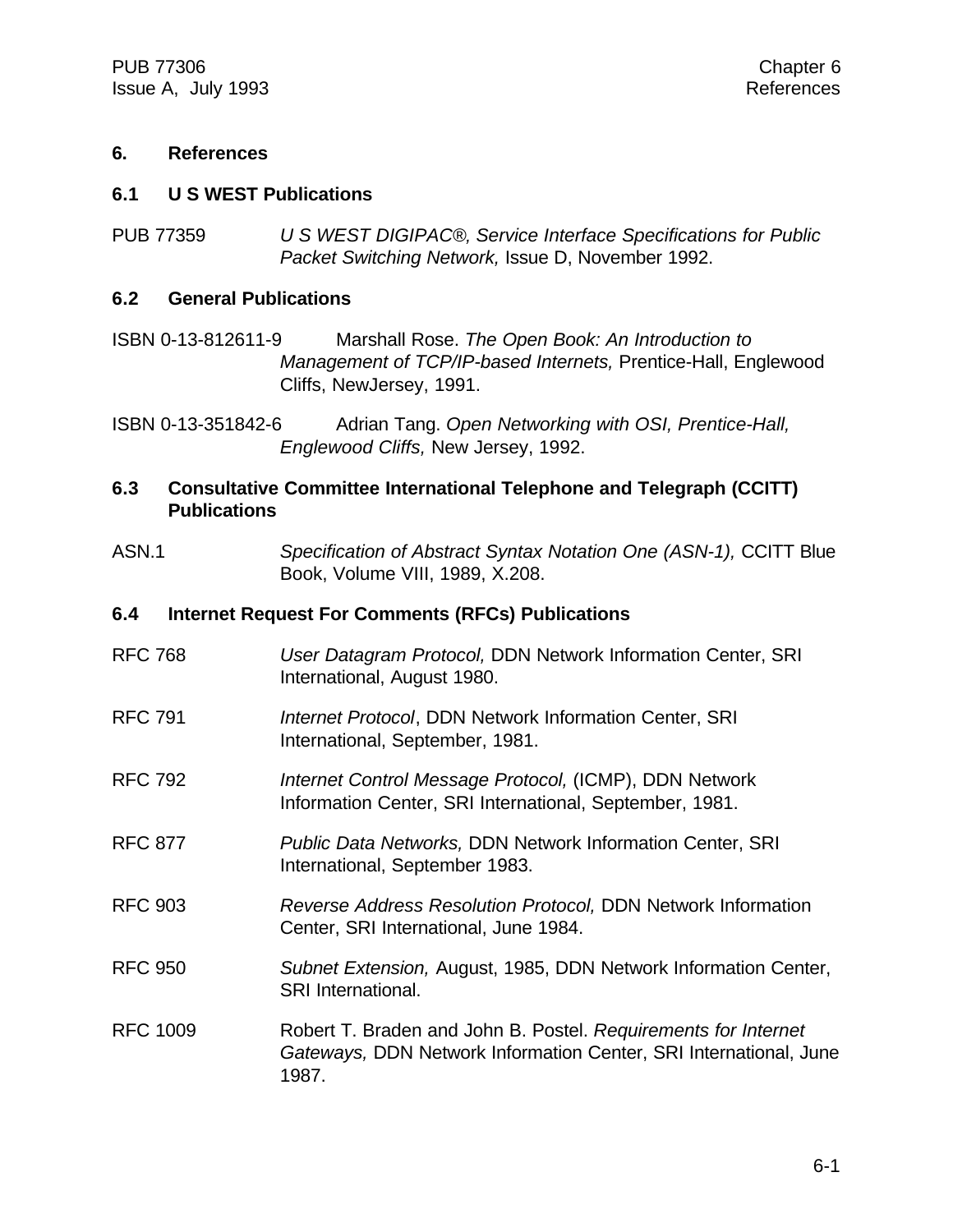| Chapter <sub>6</sub><br>References | <b>PUB 77306</b><br>Issue A, July 1993                                                                                                                                                 |
|------------------------------------|----------------------------------------------------------------------------------------------------------------------------------------------------------------------------------------|
| <b>RFC 1011</b>                    | Official Protocols, DDN Network Information Center, SRI<br>International, May 1987.                                                                                                    |
| <b>RFC 1034</b>                    | Domain Name System - Concepts and Facilities, DDN Network<br>Information Center, SRI International, November 1987.                                                                     |
| <b>RFC 1035</b>                    | Domain Name System - Implementation and Specification, DDN<br>Network Information Center, SRI International, November 1987.                                                            |
| <b>RFC 1052</b>                    | IAB Recommendations for the Development of Internet Network<br>Management Standards, DDN Network Information Center, SRI<br>International, April 1988.                                 |
| <b>RFC 1060</b>                    | Joyce K. Reynolds and Jon B. Postel, Assigned Numbers, DDN<br>Network Information Center, SRI International, March, 1990.                                                              |
| <b>RFC 1066</b>                    | <b>MIB Definitions, DDN Network Information Center, SRI International,</b><br>August 1988.                                                                                             |
| <b>RFC 1109</b>                    | Report of the Second Ad Hoc Network Management Review Group,<br>DDN Network Information Center, SRI International, August 1989.                                                        |
| <b>RFC 1123</b>                    | Host Requirements - Applications, DDN Network Information<br>Center, SRI International, October 1989.                                                                                  |
| <b>RFC 1123</b>                    | Robert T. Braden. Requirements for Internet Host - Communication<br>Layers, DDN Network Information Center, SRI International,<br>October 1989.                                        |
| <b>RFC 1140</b>                    | IAB. IAB Official Protocol Standards, DDN Network Information<br>Center, SRI International, May 1990. Internet Activities Board, May<br>1990.                                          |
| <b>RFC 1155</b>                    | Marshall T. Rose and Keith McCloghrie. Structure of Management<br>Information for TCP/IP-based Internets, DDN Network Information<br>Center, SRI International, May 1990.              |
| <b>RFC 1156</b>                    | Keith McCloghrie and Marshall T. Rose. Management Information<br>Base for Network Management of TCP/IP-based Intrnets, DDN<br>Network Information Center, SRI International, May 1990. |
| <b>RFC 1157</b>                    | A Simple Network Management Protocol, DDN Network Information<br>Center, SRI International, May 1990.                                                                                  |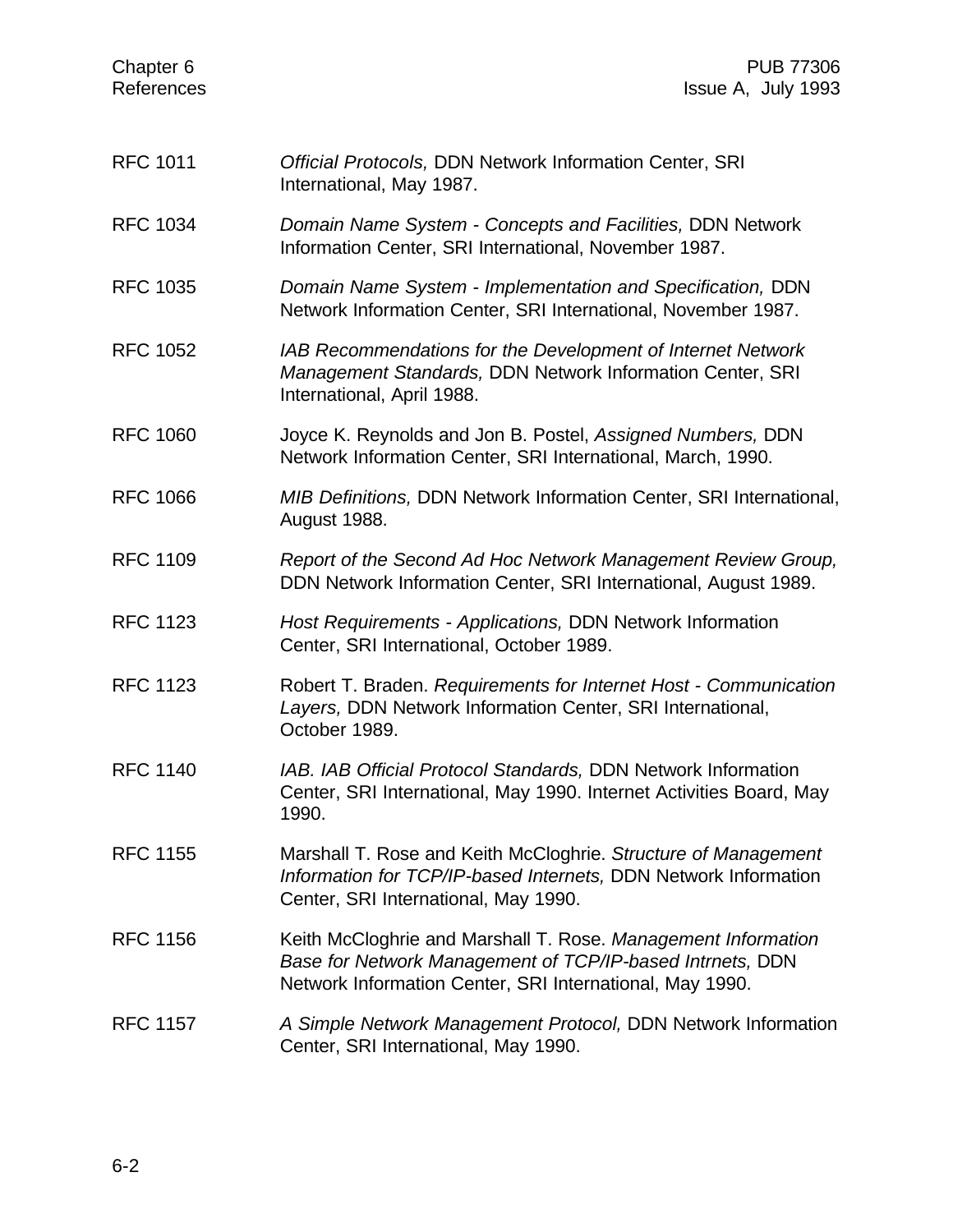PUB 77306 Chapter 6 Issue A, July 1993 **References** 

| <b>RFC 1158</b>       | Management Information Base for Network Management of<br>TCP/IP-based Internets: MIB-II, DDN Network Information Center,<br>SRI International, May 1990.  |
|-----------------------|-----------------------------------------------------------------------------------------------------------------------------------------------------------|
| <b>RFC 1212</b>       | Concise MIB Definitions, DDN Network Information Center, SRI<br>International, March 1991.                                                                |
| <b>RFC 1213</b>       | Management Information Base for Network Management of<br>TCP/IP-based Intrnets: MIB-II, DDN Network Information Center,<br>SRI International, March 1991. |
| <b>RFC 1236</b>       | IP to X.121 Address Mapping for DDN (June 1980), DDN Network<br>Information Center, SRI International, June 1991.                                         |
| <b>Internet Draft</b> | Definitions of Managed Objects for Administration of SNMP<br>Parties, SNMP Party MIB, January 12, 1992.                                                   |

#### **6.5 International Base Standards/Recommendations:**

*ISO/IEC 10165-4, Information Technology - Open Systems Interconnections - Structure Of Management Inforation: Guidelines For the Definition Of Managed Objects,* 1992.

*CCITT Recommendation X.217, Association Control Service Definition for Open Systems Interconnection for CCITT Applications,* 1988.

*ISO/IEC 8649 - Information Processing Systems- Open Systems Interconnect - Service Definition for the Assocation Control Service Element,* 1990.

*ISO/IEC 8649/AM1 - Information Processing Systems- Open Systems Interconnect - ACSE Service Amendment 1: Authentication During Association Establishment,* 1990.

*CCITT Recommendation X.227, Association Control Protocol Specification for Open Systems Interconnection for CCITT Applications,* 1988.

*ISO/IEC 8650 - Information Processing Systems- Open Systems Interconnect - Protocol Specification for the Assocation Control Service Element,* 1990.

*ISO/IEC 8650/AM1 - Information Processing Systems- Open Systems Interconnect - Protocol Specification for the Assocation Control Service Element -Amendment 1: Authentication During Association Establishment,* 1990.

*ISO/IEC 9595 - Information Technology- Open Systems Interconnect -Common Management Information Service Definition,* 1991.

*CCITT Recommendation X.710, Common Management Information Service Definition for CCITT Applications,* 1992.

*ISO/IEC 9596-1 - Information Technology- Open Systems Interconnect -Common Management Information Protocol Specification - Part 1: Specification, Edition 2,* 1991.

*CCITT Recommendation X.711, Common Management InformationProtocol for CCITT Applications,* 1992.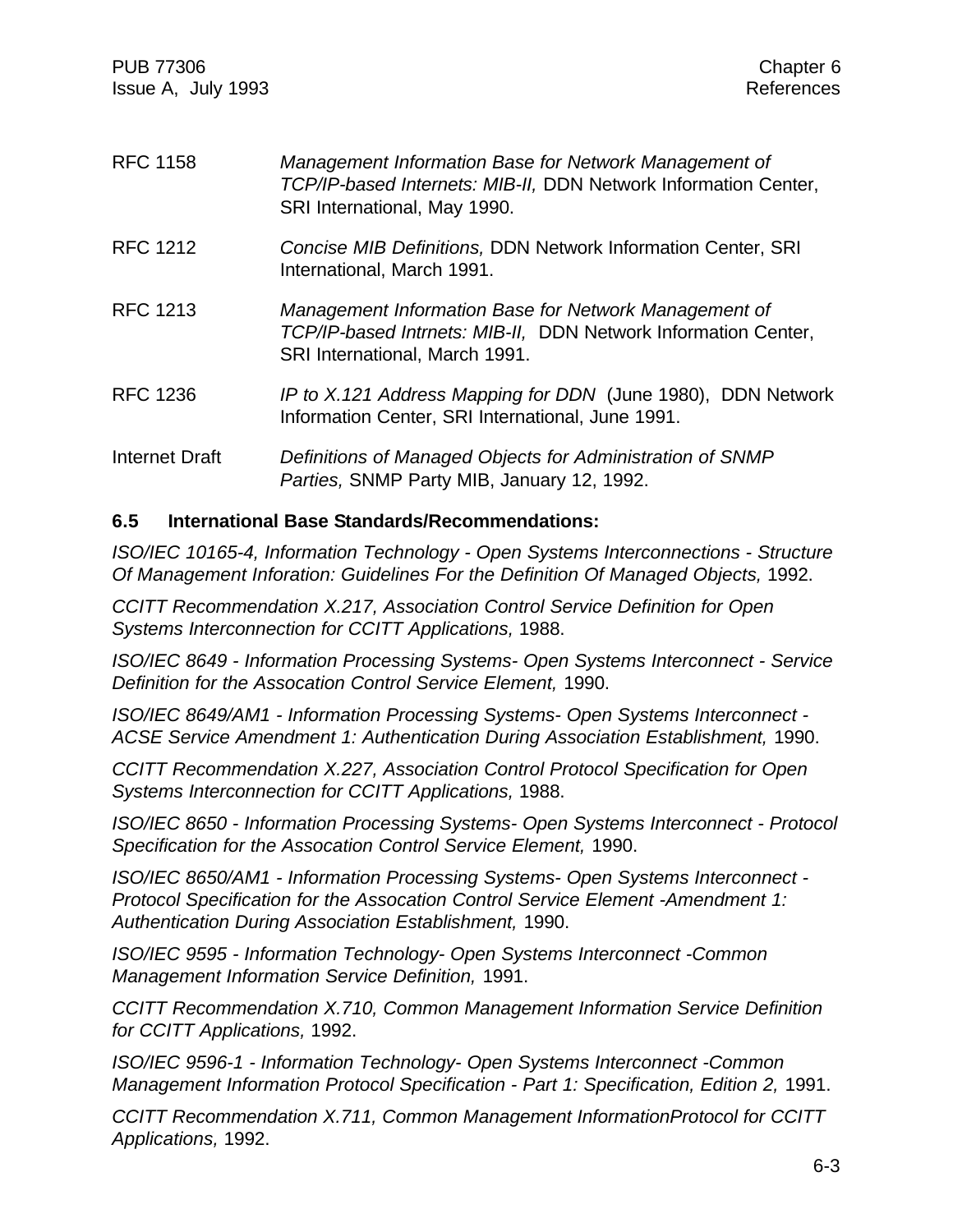*CCITT Recommendation X.219, Remote Operations Model, Notation and Service Definition,* 1989.

*ISO/IEC 9072-1 - Information Processing Systems- Text Communications Remote Operations Part 1: Model, Notation, and Service Definition,* 1989.

*CCITT Recommendation X.229, Remote Operations: Protocol Specification,* 1989.

*ISO/IEC 9072-2 - Information Processing Systems- Text Communications Remote Operations Part 2: Protocol Specification,* 1989.

*CCITT Recommendation X.208, Specification of Abstract Syntax Notation One,* 1990.

*ISO/IEC 8824 - Information Processing Systems- Specification of Abstract Syntax Notation One (ASN.1),* 1990.

*CCITT Recommendation X.209, Basic Encoding Rules for Abstract Syntax Notation One,* 1990.

*ISO/IEC 8825 - Information Processing Systems- Specification of Basic Encoding Rules for Abstract Syntax Notation One (ASN.1),* 1990.

*CCITT Recommendation X.216, Presentation Service Definition for Open Systems Interconnection for CCITT Applications,* 1988.

*ISO/IEC 8822 - Information Processing Systems- Open Systems Interconnection - Connection Oriented Presentation Service Definition,* 1988.

*CCITT Recommendation X.226, Presentation Protocol Specification for Open Systems Interconnection for CCITT Applications,* 1988.

*ISO/IEC 8823 - Information Processing Systems- Open Systems Interconnection - Connection Oriented Presentation Protocol Specification,* 1988.

*CCITT Recommendation X.215, Session Service Definition for Open Systems Interconnection for CCITT Applications,* 1990.

*ISO/IEC 8826 - Information Processing Systems- Open Systems Interconnection -Basic Connection Oriented Session Service Definition,* 1990.

*CCITT Recommendation X.225, Session Protocol Specification for Open Systems Interconnection for CCITT Applications,* 1987.

*ISO/IEC 8827 - Information Processing Systems- Open Systems Interconnection - Basic Connection Oriented Session Protocol Definition,* 1987.

*ISO/IEC 8072 - Information Processing Systems- Open Systems Interconnection - Transport Service Definition,* 1986.

*ISO/IEC 8073 - Information Processing Systems- Open Systems Interconnection - Connection Oriented Transport Service Specification,* 1988.

*ISO/IEC 8073/AM1- Information Processing Systems- Open Systems Interconnection - Connection Oriented Transport Service Specification - Addendum 1: Network Connection Management Subprotocol*, 1988.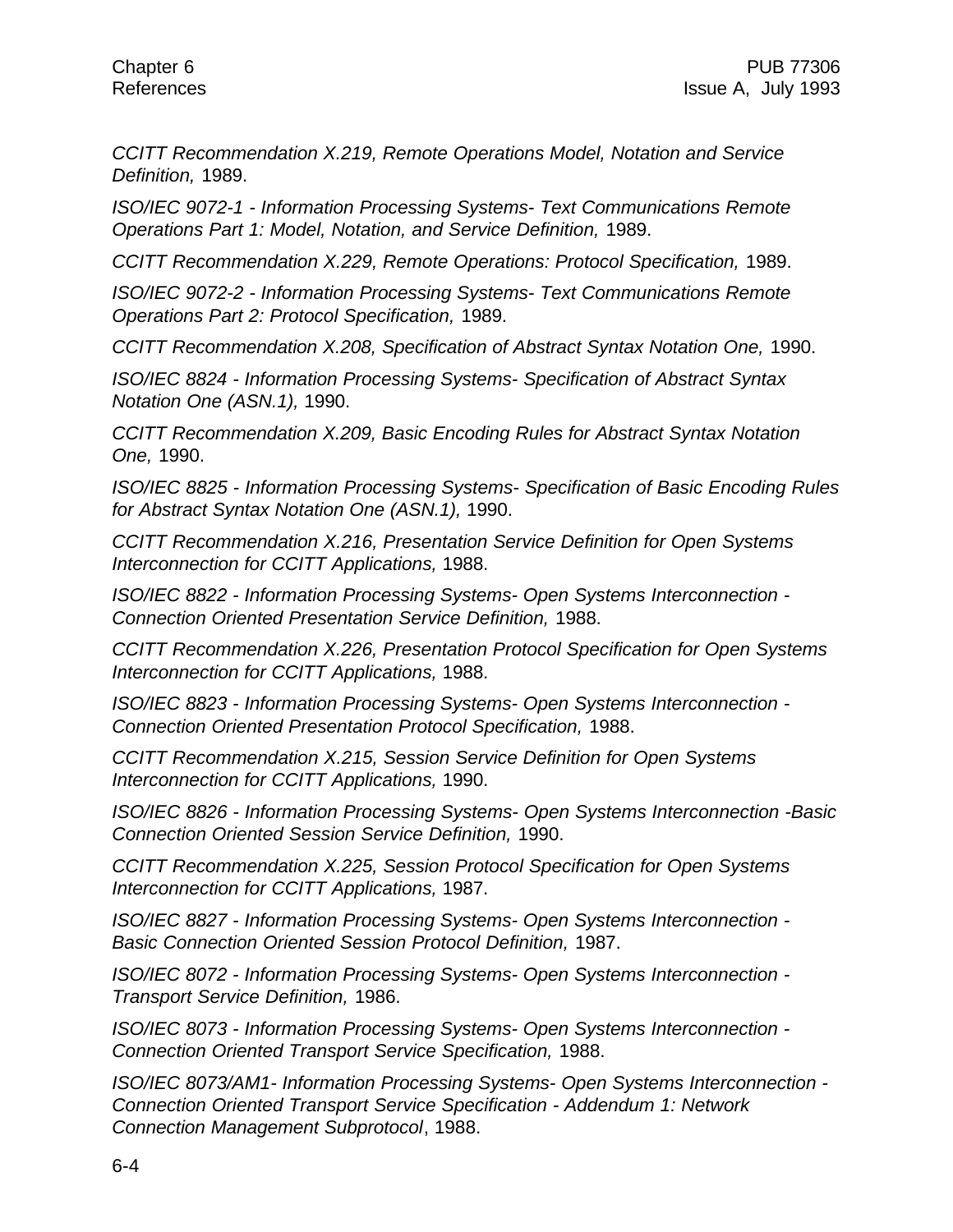PUB 77306 Chapter 6 Issue A, July 1993 **References** 

*ISO/IEC 8073/AM2 - Information Processing Systems- Open Systems Interconnection - Connection Oriented Transport Service Specification - Addendum 2: Class Four Operation Over Connectionless Network Service*, 1988.

*CCITT Recommendation X.214, Transport Service Definition for Open Systems Interconnection for CCITT Applications,* 1988.

*CCITT Recommendation X.224, Transport Protocol Specification for Open Systems Interconnection for CCITT Applications,* 1988.

*ISO/IEC 8348 - Information Technology-Data Communications - Network Service Definition,* 1992.

*ISO/IEC 8348/AM2 - Information Technology-Data Communications - Network Service Definition - Addendum 2: Network Layer Addressing,* 1992.

*ISO/IEC 8348/AM3 - Information Technology-Data Communications - Network Service Definition - Addendum 3: Additional Features of the Network Service,* 1992.

*ISO/IEC 8348/AM4 - Information Technology-Data Communications - Network Service Definition - Addendum 4: Removal of the Preferred decimal Encoding of the NSAP Address,* 1992.

*ISO/IEC 8208 - Information Technology-Data Communications - X.25 Packet Layer Protocol,* 1990.

*ISO/IEC 8208/AM3 - Information Technology-Data Communications - X.25 Packet Layer Protocol - Amendment 3: Conformance Requirements,* 1991.

*CCITT Recommendation X.223, Use of X.25 to Provide the OSI Connection-Mode Network Service,* 1988.

*ISO/IEC 8878 - Information Technology-Data Communications - Use of X.25 to Provide the OSI Connection-mode Network Service,* 1991.

*ISO/IEC 8878/AM2 - Information Technology-Data Communications - Use of X.25 to Provide the OSI Connection-mode Network Service - Addendum 2: Use of X.25 PVC to Provide the OSI CONS,* 1991.

*CCITT Recommendation X.213, Network Service Definition for Open Systems Interconnection for CCITT Applications,* 1988.

*CCITT Recommendation X.213, Annex A, Network Layer Addressing,* 1988.

*CCITT Recommendation X.25, Interface between Data Terminal Equipment (DTE) and Data Circuit-Terminating Equipment (DCE) for Terminals Operating in the Packet Mode and Connected to Public Data Networks by Dedicated Circuit,* 1984.

*CCITT Recommendation X.244, Procedure for the Exchange of Protocol Identification during Virtual Call Establishment on Packet Switched Public Data Networks,* 1988.

*ISO/IEC 7776 - Information Technology-Data Communications - High-Level Data Link Control Procedures - Description of the X.25 LAPB-Compatible DTE Data Link Procedures,* 1986.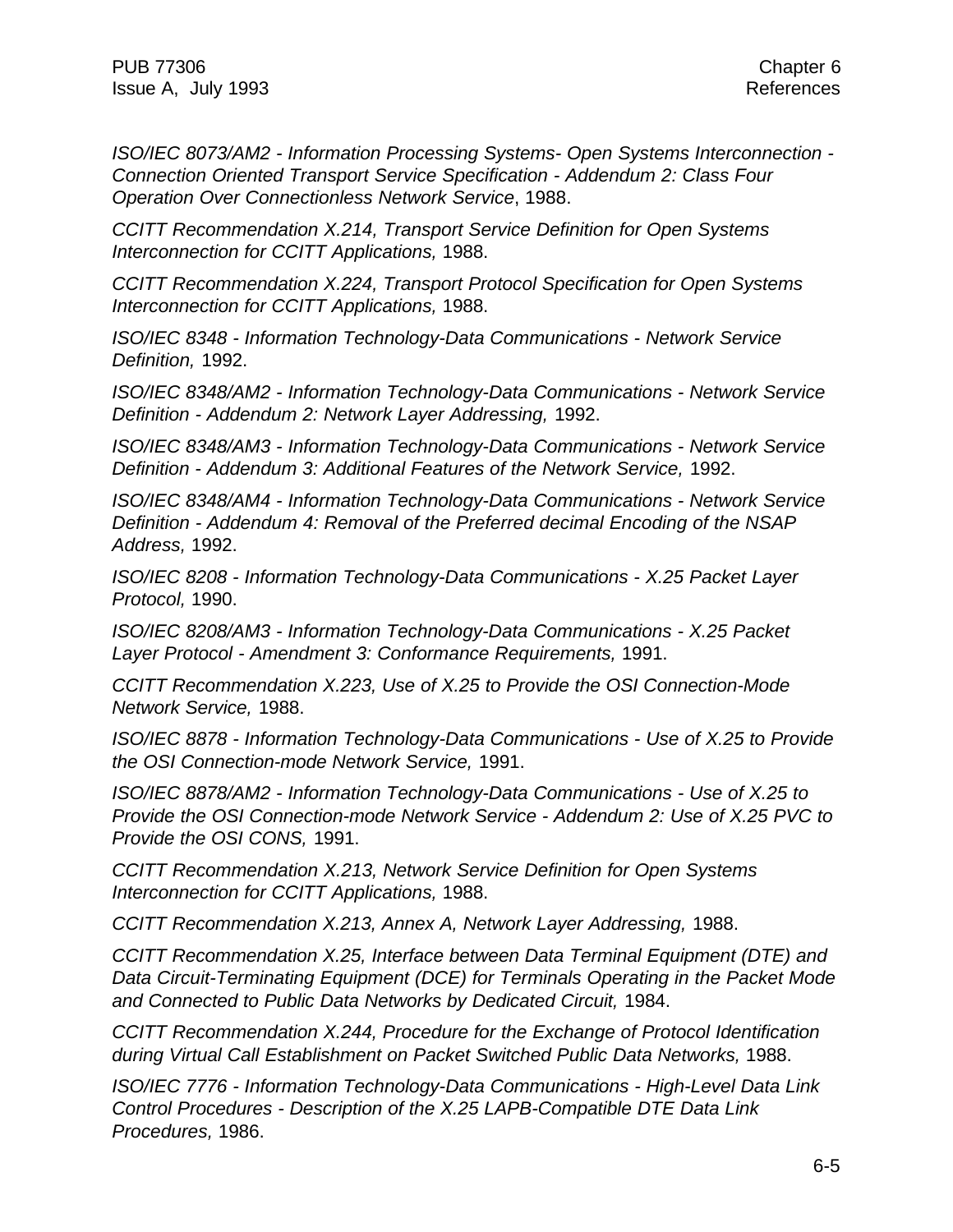*CCITT Recommendation X.121, International Numbering Plan for Public Data Networks,* 1988.

*CCITT Recommendation X.32, Interface Between Data Terminal Equipment (DTE) and Data Circuit - Terminating Equipment (DCE) for Terminal Operating in the Packet Mode and Accessing a Packet Switched Public Data Network (PDN) Through a Public Switched Telephone Network or a Circuit Switched PDN,* 1984.

*CCITT Recommendation X.75, Terminal and Transit Call Procedures and Data Transfer System on International Circuits Between Packet Switched Data Networks,* 1988

*CCITT Recommendation V.35, Data Transmission at 48 Kilobits per second using 60- 108 kHz Group Band Circuits,* 1984.

*CCITT Recommendation V.28, Electrical Characteristics for Unbalanced Double-Current Interchange Circuits,* 1988.

*CCITT Recommendation V.24, List of Definitions for Interchange Circuits between Data Terminal Equipment and Data Circuit-Terminating Equipment,* 1988.

#### **6.6 Ordering Information**

All documents are subject to change and their citation in this document reflects the most current information available at the time of printing. Readers are advised to check status and availability of all documents.

Ordering Information for Employees of U S WEST Communications, Inc.

Manager - IRM 1801 California Street, Room 1340 Denver, CO 80202 Telephone: (303) 298-0117

Those who are not U S WEST employees may order:

American National Standards Institute (ANSI) documents from:

American National Standards Institute 1430 Broadway New York, NY 10018 Phone: (212) 642-4900 Fax: (212) 302-1286 ANSI has a catalog available which describes their publications.

Bellcore documents from:

Bellcore - Customer Services 60 New England Avenue Piscataway, NY 08854-4196 Telex: (201) 275-2090 Fax: (908) 699-0936 Phone: (800) 521-CORE (U.S. calls only)